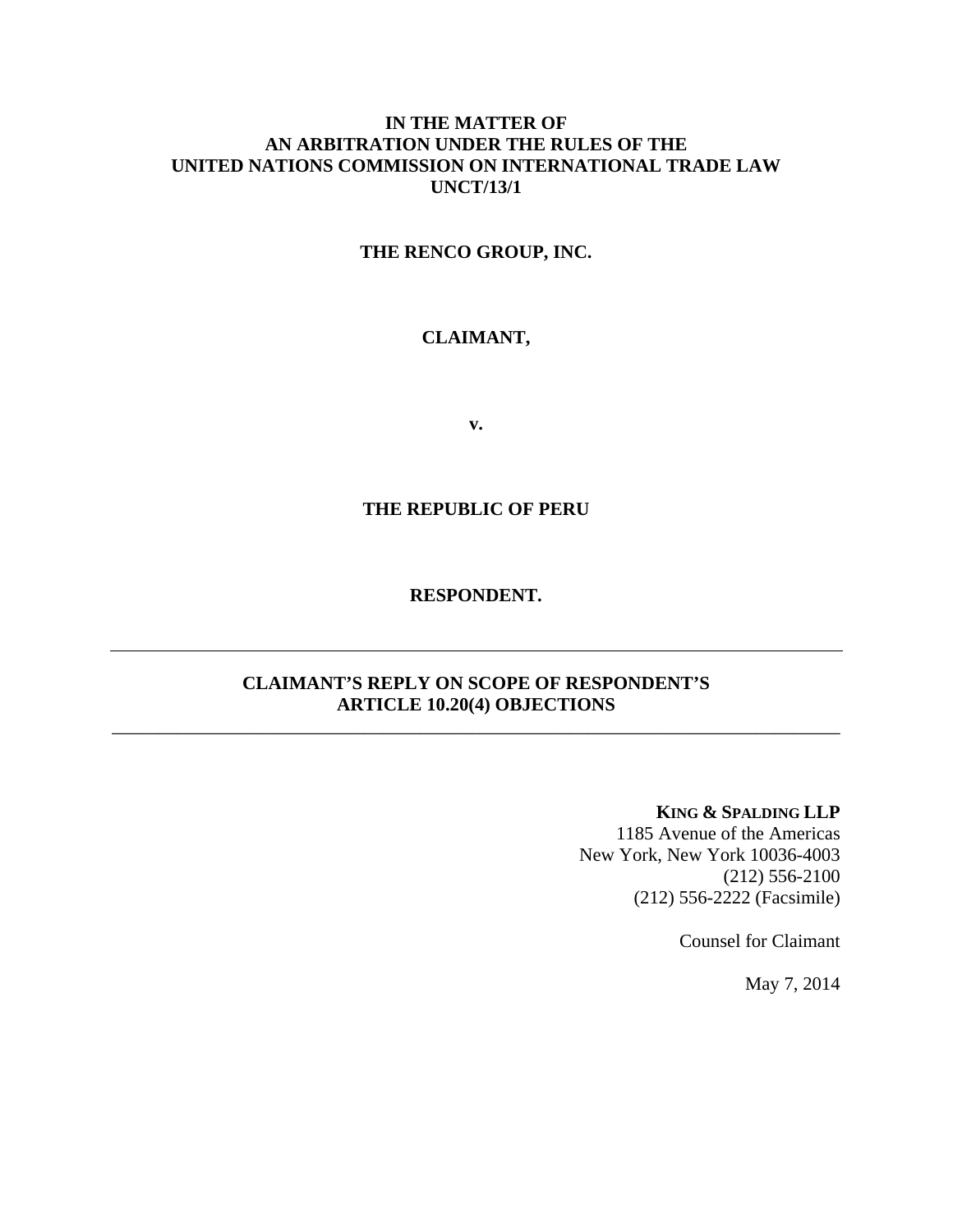# **TABLE OF CONTENTS**

| I.   | Peru Dismisses as Irrelevant Critical Text of the Treaty, Thereby Confusing the<br>Mandatory Aspects of Article 10.20(4) With The Tribunal's Discretionary |  |
|------|------------------------------------------------------------------------------------------------------------------------------------------------------------|--|
|      | Authority To Decide Competence Objections as Preliminary Questions1                                                                                        |  |
|      | A.                                                                                                                                                         |  |
|      | B.                                                                                                                                                         |  |
|      | C.                                                                                                                                                         |  |
| Π.   | Excerpts of Summaries of Negotiation Sessions Held Four to Five Years Prior to                                                                             |  |
|      | Enactment Do Not Support Respondent's Reading of Article 10.20(4)19                                                                                        |  |
| III. | The Relevant DR-CAFTA Cases Do Not Support Respondent's Reading of                                                                                         |  |
|      |                                                                                                                                                            |  |
|      |                                                                                                                                                            |  |
|      |                                                                                                                                                            |  |
|      |                                                                                                                                                            |  |
| IV.  | Disputed Factual Issues Permeate Respondent's Competence Objections25                                                                                      |  |
| V.   |                                                                                                                                                            |  |
| VI.  |                                                                                                                                                            |  |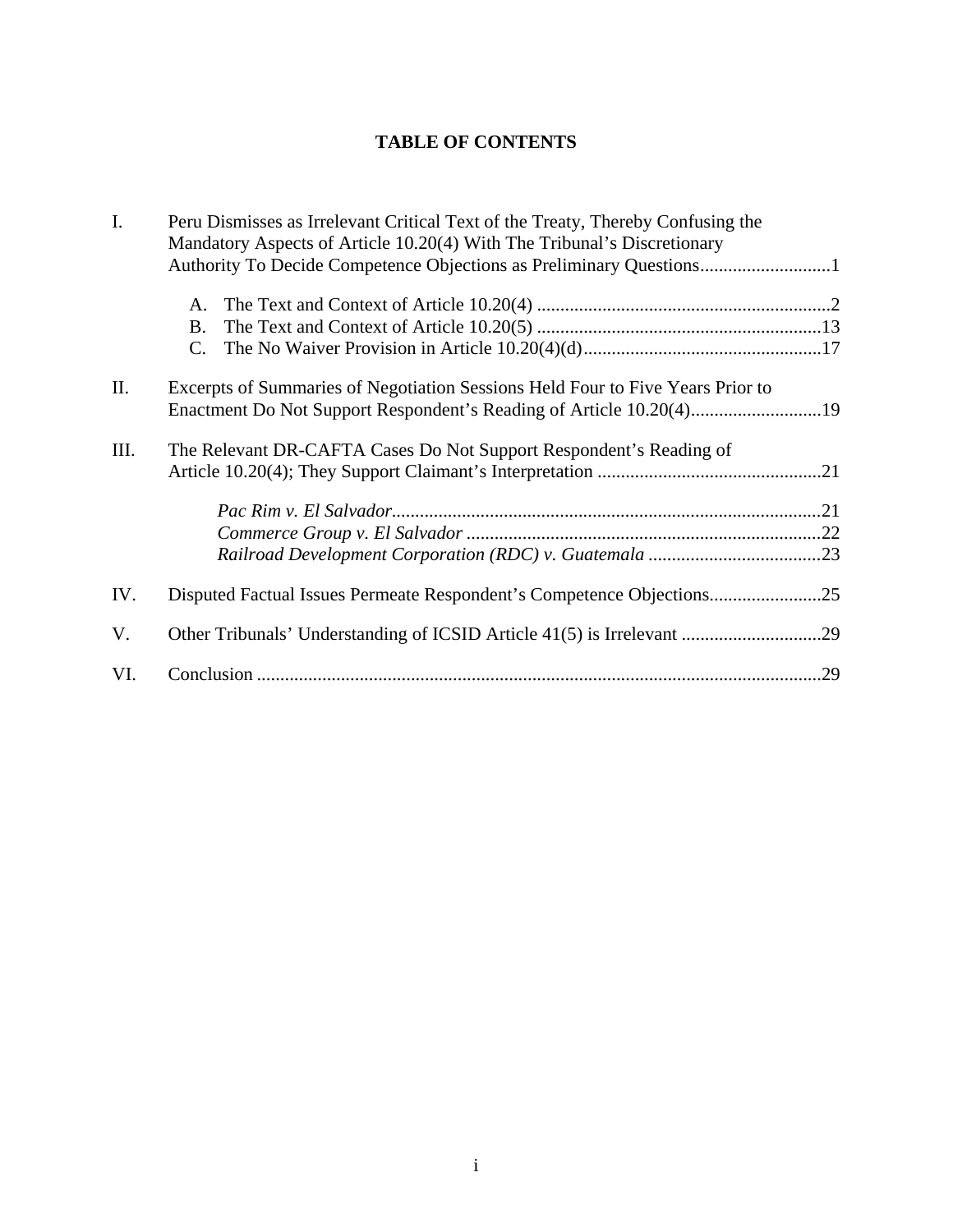Claimant makes this submission in response to Respondent's filing dated April 23, 2014 concerning the mandatory scope of Article 10.20(4) of the Peru/United States Trade Promotion Agreement (the "Treaty"), as requested by the Tribunal by letter of April 8, 2014.

In its effort to avoid the good faith and ordinary meaning of the relevant text of the Treaty, Peru seeks to create ambiguity and achieve an unfair opportunity for itself in this arbitration by: i) dismissing as irrelevant the critically important text of the Treaty that confirms Claimant's interpretation, ii) referring to Claimant's prior statements in various misleading ways, including by failing to include complete text where to do so would contradict Peru's assertion, iii) misstating the negotiating history of Article 10.20, and iv) continuing to misapprehend the procedural aspects and decisions of prior tribunals hearing disputes under the DR-CAFTA treaty.

# **I. Peru Dismisses as Irrelevant Critical Text of the Treaty, Thereby Confusing the Mandatory Aspects of Article 10.20(4) With The Tribunal's Discretionary Authority To Decide Competence Objections as Preliminary Questions**

The fundamental flaw in Respondent's analysis, which permeates virtually its entire submission, is that the text of Article 10.20(4) treats objections to a Tribunal's competence to hear a dispute *differently* than objections as to the legal sufficiency of claims. The decision by the Republic of Peru and the United States to treat the two types of objections differently is not surprising, because they are indeed different, as Claimant detailed in its submission dated April 3, 2014, and as addressed further below in response to Peru's arguments. Respondent's decision to blur this fundamental distinction, or its failure to appreciate it, is fatal to its arguments.

Article 10.20(5) requires a tribunal to decide an objection to its competence on an expedited basis if the respondent so requests within 45 days after the tribunal is constituted. If a respondent does not challenge a tribunal's competence under Article 10.20(5) of the Treaty, a tribunal thereafter may, but is not required to decide competence objections as a preliminary question, but not as part of a 10.20(4) proceeding. A tribunal's discretionary authority to decide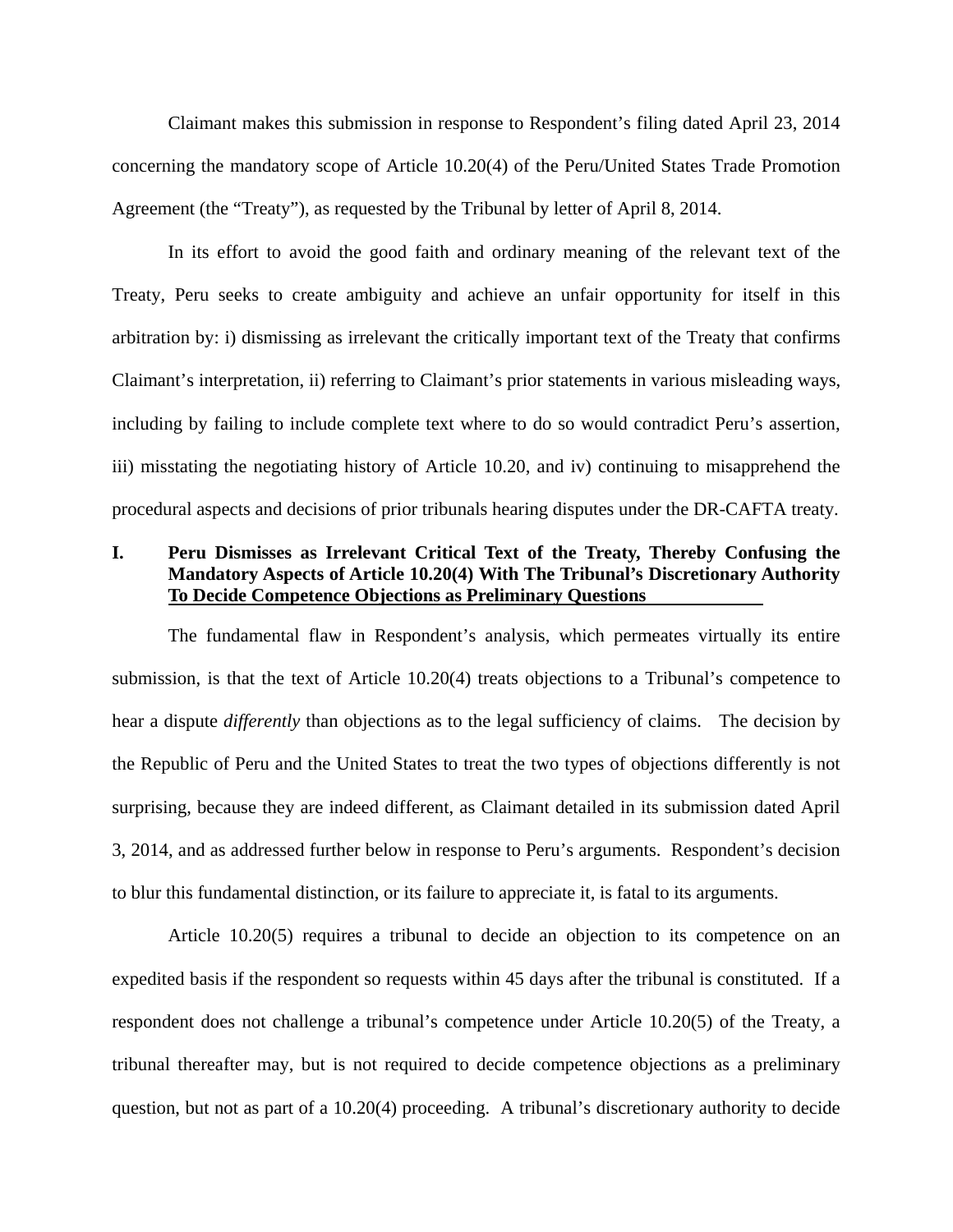competence objections either as a preliminary question, or later in the procedural schedule, derives, in cases brought under the UNCITRAL Rules, from Rule 23(3), which provides that "[t]he arbitral tribunal may rule on a plea referred to in paragraph 2 [objecting to tribunal's jurisdiction] either as a preliminary question or in an award on the merits."1

Peru does not distinguish between the Tribunal's *authority* to decide competence as a preliminary question in its discretion (e.g., under UNCITRAL Rule 23(3)), and the limited scope of objections that the Tribunal is *compelled* by Article 10.20(4) of the Treaty to decide as a preliminary question. Each of Respondent's arguments seems to rest -- and thus fall -- on this material error.

## **A. The Text and Context of Article 10.20(4)**

 $\overline{a}$ 

For ease of reference (though the Tribunal likely has it memorized by now), Claimant quotes the introductory language of Article 10.20(4), with different type face for the two interrelated clauses that comprise the single introductory sentence:

> **4. Without prejudice to a tribunal's** *authority* **to address** *other* **objections as a preliminary question,** *such as* **an objection that a dispute is not within the tribunal's competence,** a tribunal *shall* address and decide as a preliminary question any objection that, as a matter of law, a *claim* submitted is not a *claim* for which an *award* in favor of the claimant may be made *under Article 10.26.* (emphasis added).

The ordinary meaning of the word "other" is something that is not included within, not the same as, and different than the primary object to which reference is made. The Merriam Webster online dictionary defines "other" as "being the one (as of two or more) remaining *or not* 

<sup>&</sup>lt;sup>1</sup> In cases brought under the ICSID Convention, this authority derives from Article 41(2) of the Convention, which provides: "Any objection by a party to the dispute that that dispute is not within the jurisdiction of the Centre, or for other reasons is not within the competence of the Tribunal, shall be considered by the Tribunal which shall determine whether to deal with it as a preliminary question or to join it to the merits of the dispute."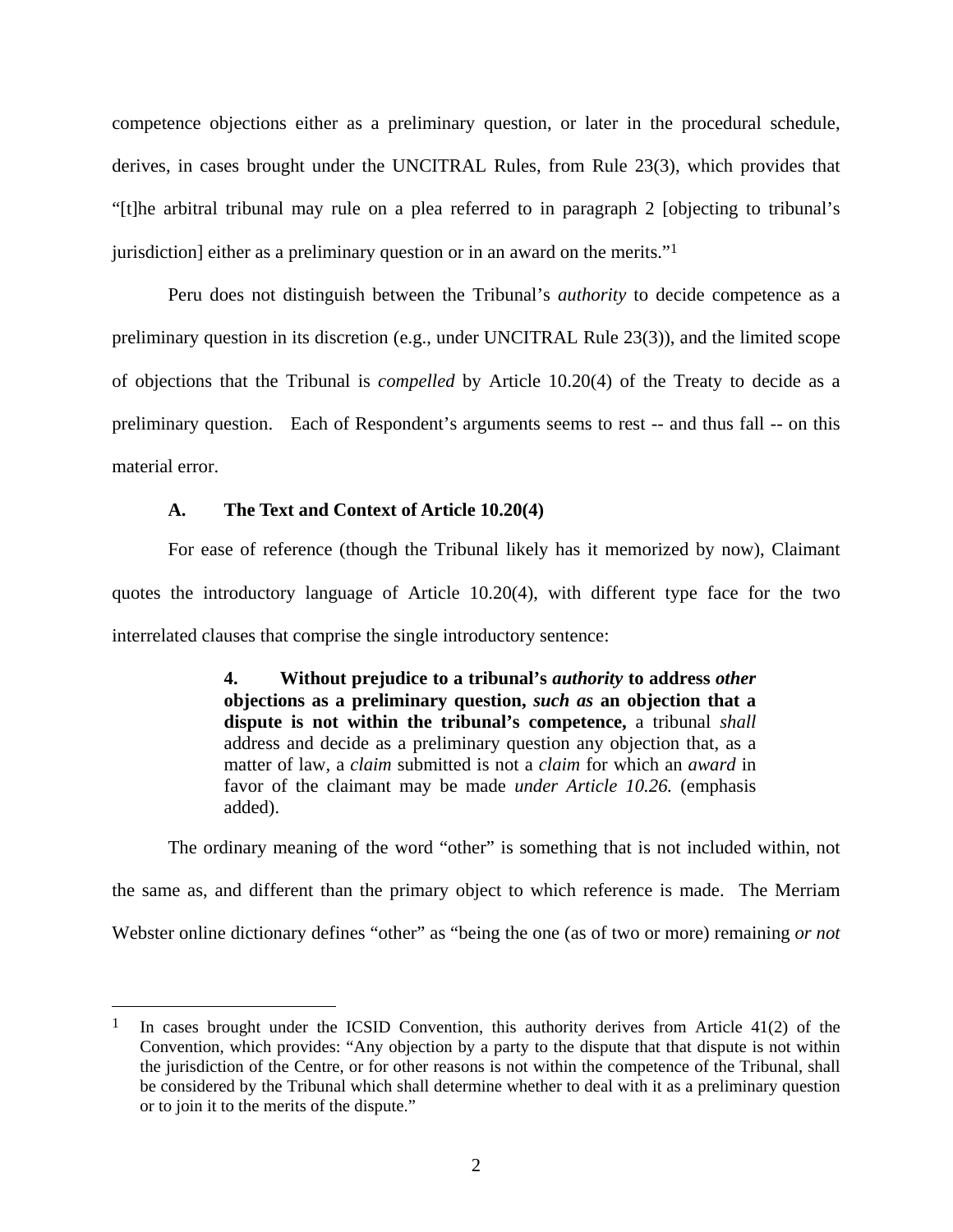*included*," "being the one or ones *distinct from* that or those first mentioned or implied," and "*not the same: different.*"<sup>2</sup>

Thus, when the Treaty describes "an objection that a dispute is not within the tribunal's competence" as an "other" objection, it clearly means that a competence objection is not included within, not the same as, and different than "an objection that, as a matter of law, a claim submitted is not a claim for which an award in favor of the claimant may be made under Article 10.26." There is no other legitimate way to read the sentence. With this reality, it becomes clear that Article 10.20(4) is focused on the legal viability of a particular claim asserted to receive the type of final award that the Treaty authorizes under Article 10.26; and not on the tribunal's competence to hear the dispute.

Respondent's instant application must fail for the single and dispositive reason that Respondent turns a blind eye to the actual text of the Treaty, by pretending that the Treaty makes no distinction between an objection to a tribunal's competence to hear a dispute and objections for failure to state a viable legal claim upon which an ultimate award may be rendered under Treaty Article 10.26. For example, Respondent states: "Renco attempts to reinforce its flawed reading of these Treaty provisions [Articles 10.20(4) and 10.20(5)] by arguing '[t]here is a significant difference between objecting to the viability of a particular claim as a matter of law (assuming all facts asserted by claimant to be true) and objecting to a tribunal's competence to hear and decide a claim' . . . *In fact, the Treaty makes no such distinction*, or otherwise limits Article 10.20.4 objections to issues of viability."3 It is difficult to understand how Respondent can argue that the Treaty makes "*no distinction*" between the two very different types of objections, when the text of Article 10.20(4) expressly references *both* types of objections and

<sup>2</sup> http://www.merriam-webster.com/dictionary/other (emphasis added).

<sup>3</sup> Respondent's Submission, Apr. 23, 2014, at ¶ 23 (emphasis added)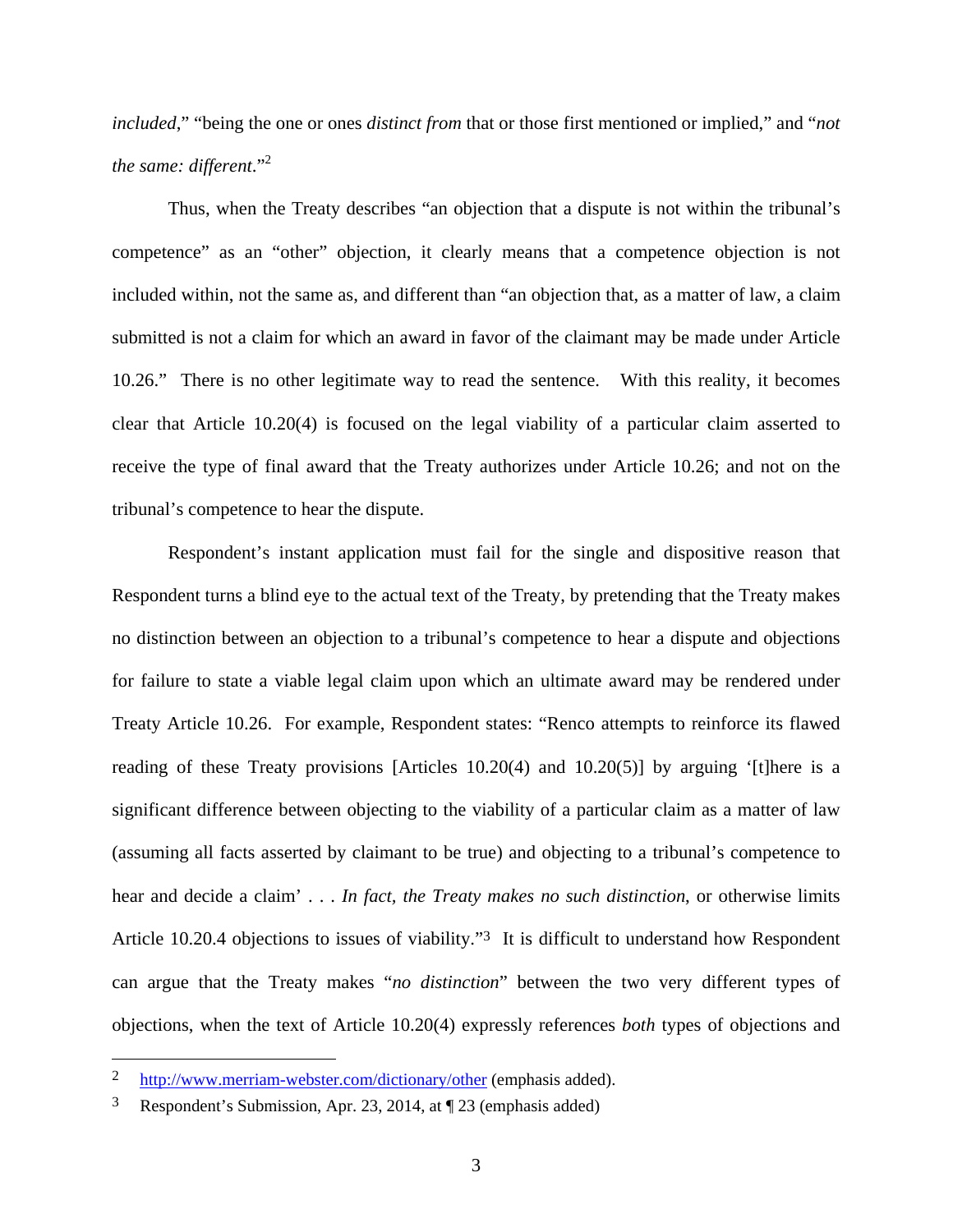distinguishes them with the word "*other*"; and the text of Article 10.20(5) also expressly references *both* types of objection and distinguishes between them with the word "*and*." (Article 10.20(5) is addressed below).

Respondent argues that the "[w]ithout prejudice" language of Article 10.20(4) supports Respondent's argument that a tribunal is compelled to hear and decide competence objections, together with claim viability objections, as part of an Article 10.20(4) application, when exactly the opposite is true. The "without prejudice" language makes it clear that the Treaty is not divesting a tribunal of its discretionary "authority" to address "other" objections (such as objections to a tribunal's competence over a dispute) either as a preliminary question, or later in the process such as during the merits phase (*e.g.*, as UNCITRAL Rule 23(3) allows), but not under Article 10.20(4).

If the Tribunal were *required* under Article 10.20(4) to address and decide as a preliminary question objections that a dispute is not within the Tribunal's competence, as Respondent incorrectly argues, the above-quoted text of Article 10.20(4) in boldface type would be completely contrary to the text that immediately follows it, and that simply cannot be the case. The two clauses of the same sentence must be read together, not in contradiction.

Specifically, if one accepts that Article 10.20(4) of the Treaty treats objections to competence and objections for failure to state a viable legal claim differently (which one must on a plain reading of the text, including its ordinary use of the word "other"), the Tribunal cannot have the discretionary "authority" to either address competence objections as a preliminary question, or defer the question until later (as UNCITRAL Rule 23(3) provides and the first clause of Article 10.20(4) recognizes), while simultaneously being required by the second part of Article 10.20(4) to address competence objections as a preliminary question. That makes no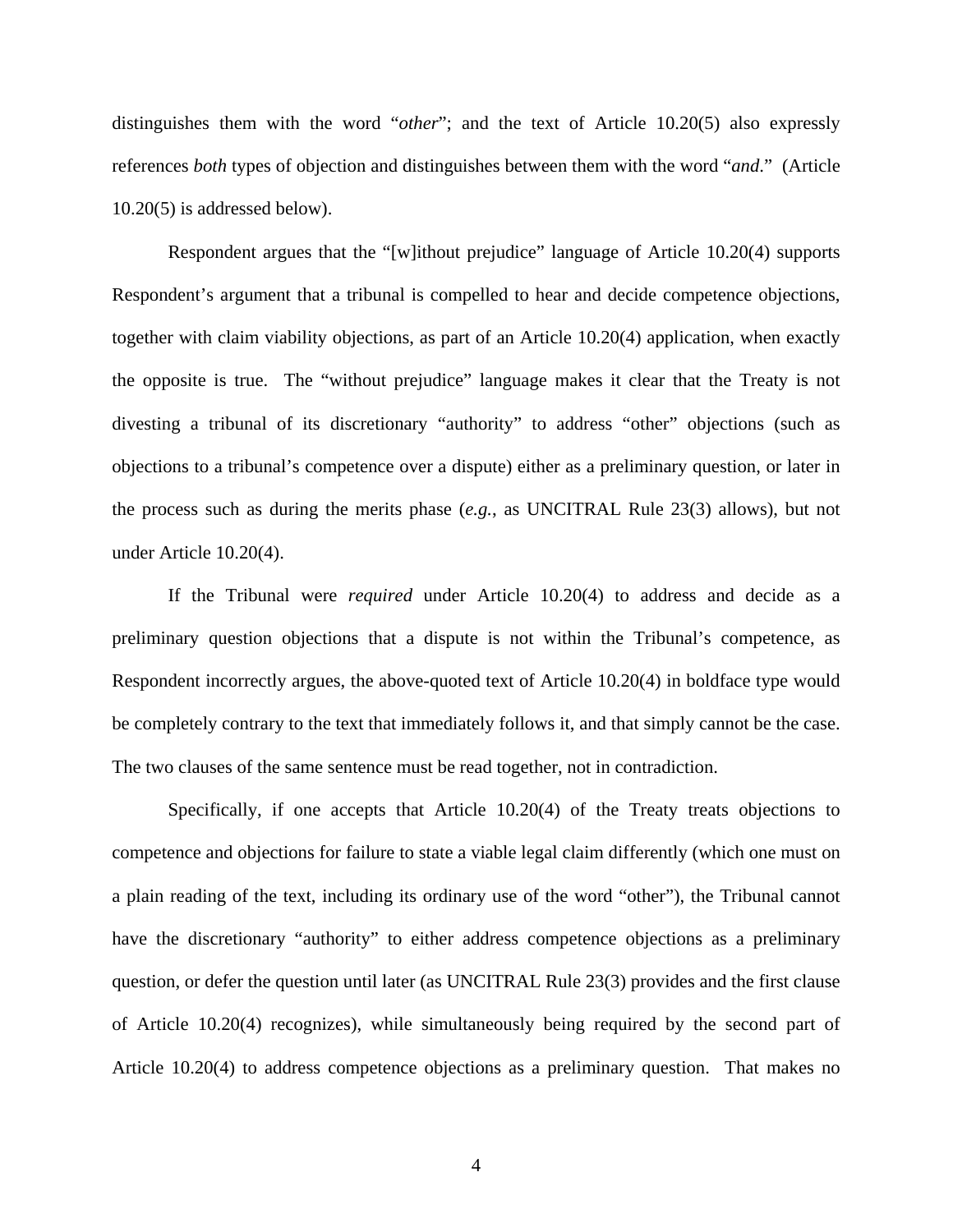sense, yet that is the illogical result of Respondent's failure to acknowledge or recognize that an objection to a tribunal's competence to decide a dispute is fundamentally different than an objection for failure to state a viable legal claim – and Article 10.20(4) *requires* only that a tribunal decide the latter type of objection as a preliminary question. And there certainly is no basis in the text of Article 10.20(4), or elsewhere in the Treaty (or any other treaty to Claimant's knowledge) to distinguish between different types of objections to competence. To do so for purposes of shoehorning competence objections into Article 10.20(4) in this arbitration would be to literally, and impermissibly, re-write the Treaty.

Without notice or authorization from the Tribunal, Respondent submitted a written opinion of Professor Reisman that generally supports Respondent's interpretation of the relevant treaty provisions. When weighing the probative value of Professor Reisman's opinion, the Tribunal should treat the opinion as a submission by Respondent itself, and not as an independent "expert opinion." Claimant recognizes that Professor Reisman is a distinguished international law scholar. However, his opinion does not contribute any specialized knowledge on the issues of treaty interpretation or international law that are before this international arbitration Tribunal convened under an international treaty and the UNCITRAL Rules.4 In Claimant's view, this Tribunal—comprised of equally distinguished international law scholars and practitioners—does not require expert testimony on how to interpret the ordinary meaning of the terms of the Treaty, or how to properly read DR-CAFTA arbitration awards. Claimant does not seek to strike Professor Reisman's opinion as an improper expert submission, but Claimant

1

<sup>4</sup> *See, e.g.*, *The UNCITRAL Arbitration Rules: A Commentary* 637-38 (David D. Caron & Lee M. Caplan eds., Oxford Commentaries on International Law 2d ed. 2013) ("[W]here the [Tribunal's] expertise is lacking to an extent capable of compromising the quality of a resulting award – the arbitral tribunal may consider enlisting the help of experts with specialized knowledge of the particular matters in question.").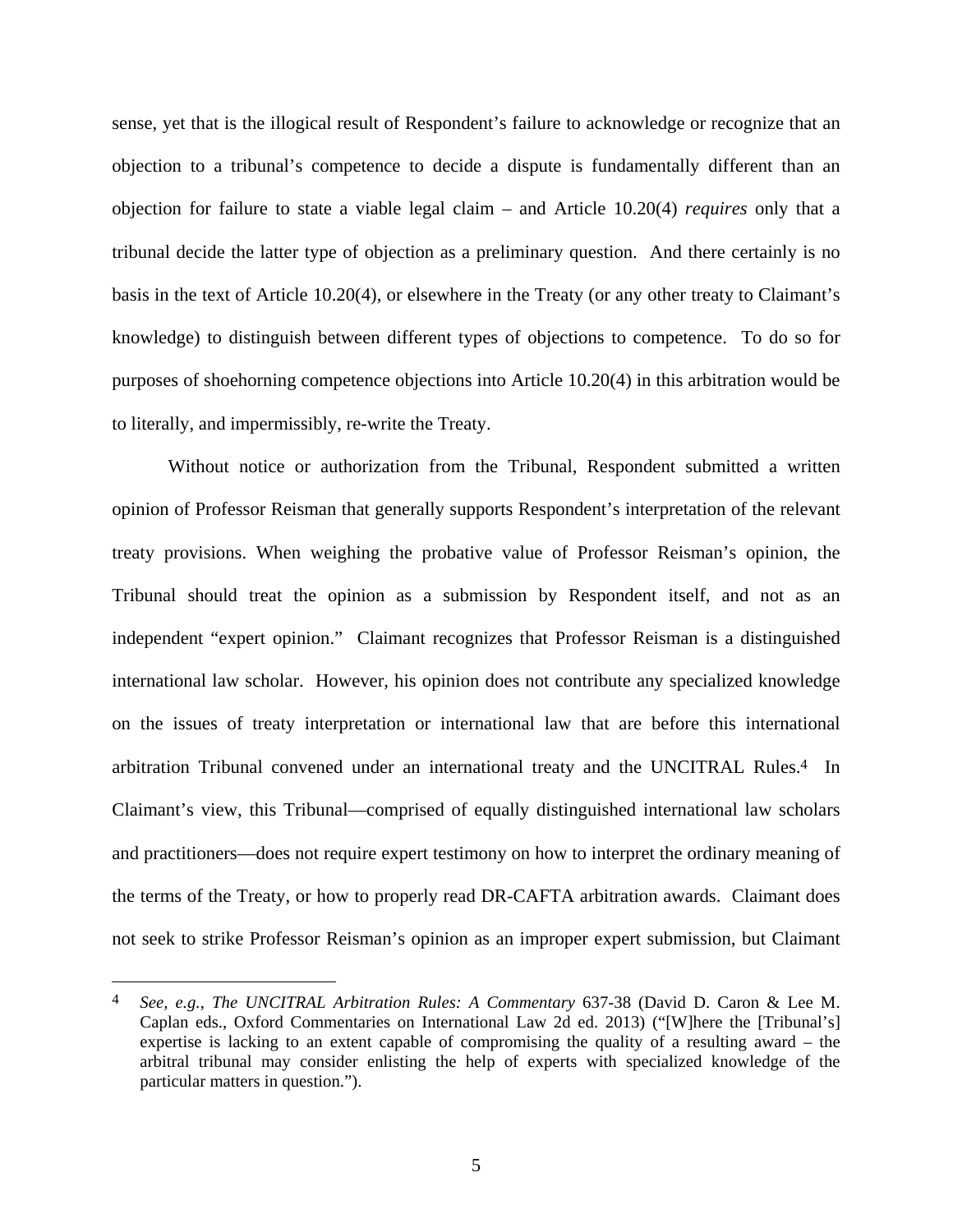respectfully requests that it be given weight equal to that of the arguments advanced by Respondent itself.

Professor Reisman states that jurisdictional objections "must be within that scope" of Art. 10.20(4), because "dismissal of a claim on jurisdictional grounds is a dismissal as a matter of law".5 With due respect to Professor Reisman, this conclusion may seem reasonable on a superficial read, or in a vacuum, but only because it fails to account for both clauses of the single sentence in question; focusing instead only on the second clause, which obviously is an impermissible approach to treaty interpretation under the Vienna Convention.

As addressed above, the first clause of Article 10.20(4) confirms that "an objection that a dispute is not within a tribunal's competence" is *different than*, *not included within*, and *not the same as* "an objection that, as a matter of law, a claim submitted is not a claim for which an award in favor of the claimant may be made under Article 10.26." Accordingly, even if an objection to a tribunal's jurisdiction provides a basis for "a dismissal as a matter of law," it is of no moment, because the Treaty only requires a tribunal to address an objection as a preliminary question under Article 10.20(4) when the objection is directed at the legal sustainability of a particular claim, not the tribunal's jurisdiction to hear the dispute.

Respondent's argument that "[t]he subordinate clause does not commence with the words '[e]xcept for' or their equivalent" is equally unpersuasive because it suffers from the same defect of failing to treat an objection to a tribunal's competence to hear a dispute as distinct from objections that challenge the sustainability of a legal claim. Indeed, Professor Reisman seems to believe, incorrectly, that Claimant is interpreting the words "without prejudice" in a way that restricts the authority of the Tribunal to address "other" objections on a schedule that the

1

<sup>5</sup> Prof. Reisman Opinion, Apr. 22, 2014 ("Prof. Reisman Op.") at 4.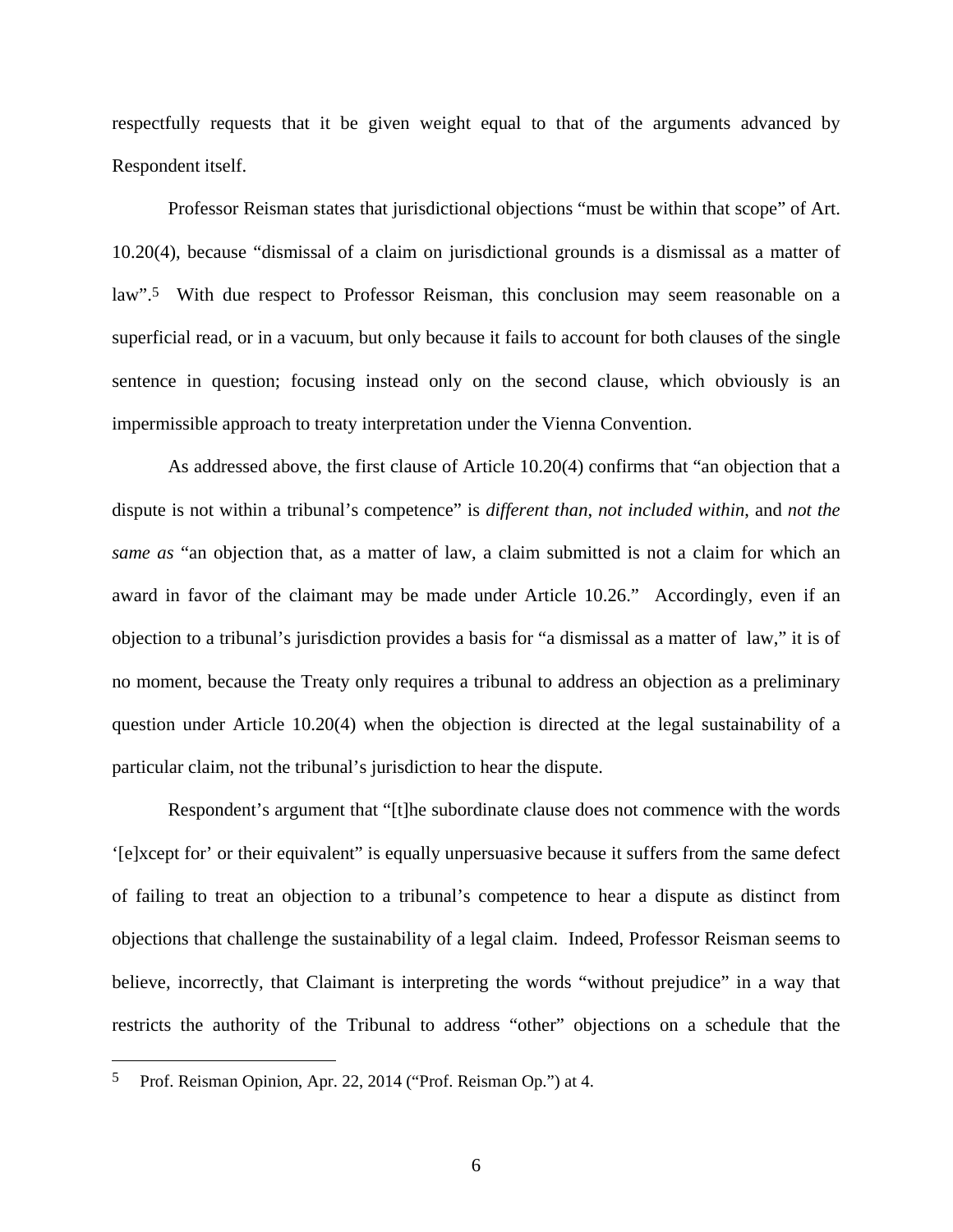Tribunal deems appropriate. *See, e.g.*, Prof. Reisman Op. at 5 ("The express function of the 'without prejudice' clause is not to disempower the respondent or to further limit its ability to lodge such objections but, as its language makes clear, to preserve the authority *of the tribunal* to address other objections.") (*emphasis in original*). Professor Reisman fails to appreciate the Peru, not Renco, is interpreting Article 10.20(4) in a manner that restricts the authority of the Tribunal with respect to "other" objections (including objections that a dispute is not within the Tribunal's competence), because Peru (not Renco) is arguing that the Tribunal is *required* to address the "other" objections under Article 10.20(4), when in fact the Treaty places no such constraints on the Tribunal's authority.

Article 10.20(4) only constrains the Tribunal's authority in that it requires the Tribunal to address, as a preliminary question, any objection that, as a matter of law, a *claim* submitted is not a *claim* for which an *award* in favor of the claimant may be made *under Article 10.26.* And as addressed above, because objections to a tribunal's competence are different than, and not included within objections for failure to state a viable legal claim, the constraint of Article 10.20(4) does not require the Tribunal to address and decide an objection to this Tribunal's competence under Article 10.20(4). Peru may bring any competence objections in the merits phase of the case, as the parties agreed and as the current Procedural Schedule reflects.

Respondent is not the first to confuse and blur the important distinction between the two types of objections that are at issue here. Professor Paulsson notes in his paper on jurisdiction and admissibility:

> [A] motion to dismiss for failure to state a cause of action, or, to use the expression current in England, a strike-out application . . . is a defense on the merits and not a matter of admissibility [or jurisdiction]. The USA was not arguing [in *Methanex v. USA*, an investment treaty case brought under NAFTA] that the case was *unhearable*, but that it was legally *hopeless*. That is precisely how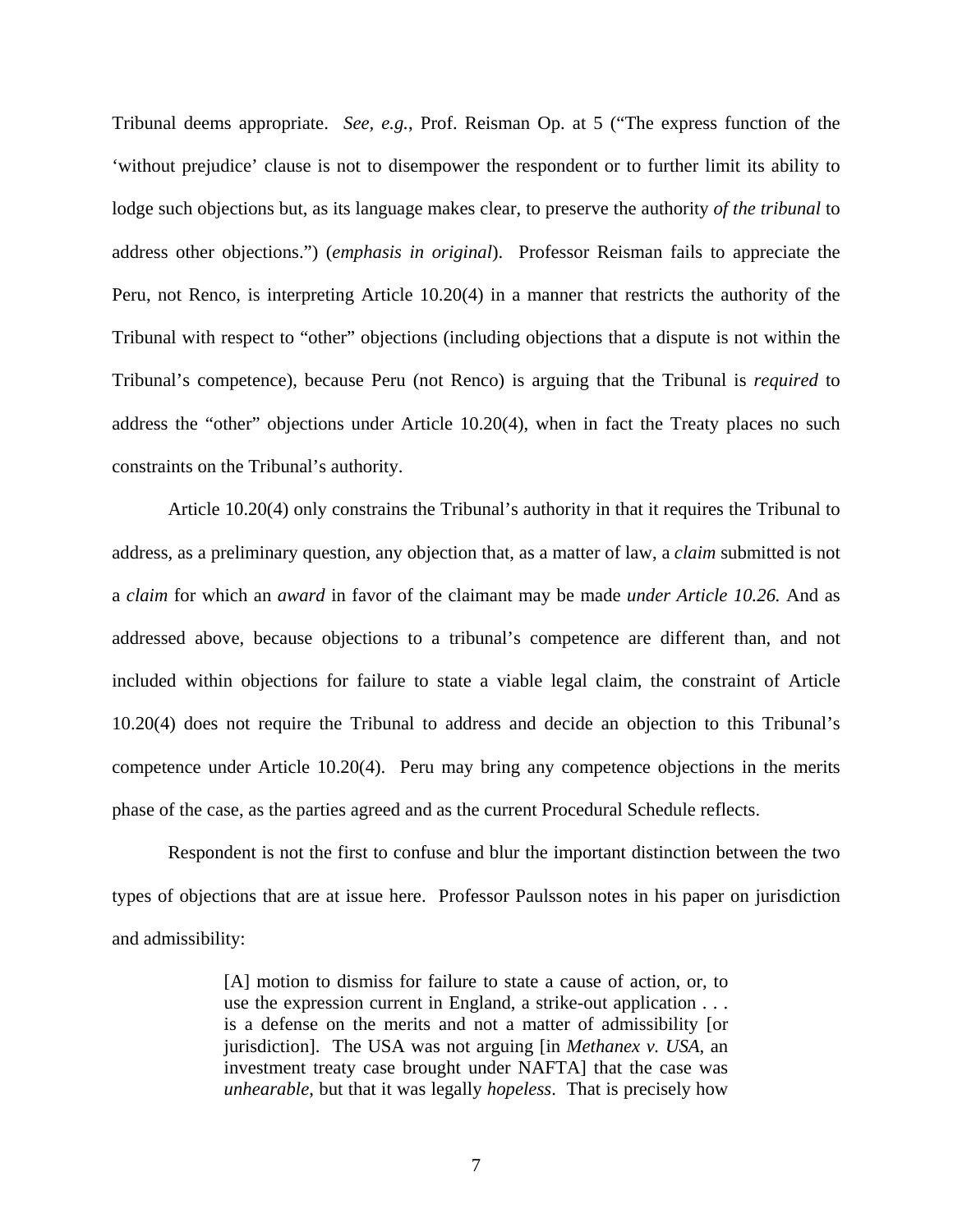one should understand the difference between a challenge of inadmissibility and a strike-out application.

Even if facts are assumed true as pleaded (and there is therefore no resolution of factual controversies), a strike-out application involves a consideration of the merits of the case; the objective of the application is precisely to secure a determination that the *legal* basis of the claim is meritless. A ruling on such an application is therefore as unappealable as decisions on the merits generally. In this respect it is a harmless mistake to refer to such applications as dealing with admissibility. *Yet the confusion of terms comes at a cost when it blurs such fundamentally distinct* concepts.6

As the editors of the *Oxford Handbook of International Investment Law* explain,

A new generation of investment treaties involving the USA includes an express provision allowing a respondent State to make an application akin to a motion to dismiss.

[. . .]

A short explanation of CAFTA-DR produced by the Office of the United States Trade Representative states: "The CAFTA-DR includes safeguards to ensure that investors cannot abuse the arbitration process, including provisions (based on U.S. court rules) that allow tribunals to dismiss frivolous claims at an early stage of the proceedings or to award attorneys' fees and costs as a deterrent to such claims."

*Article 10.20 was inspired by the 'motion to dismiss' procedure, in which the defendant asserts that the plaintiff has failed to state a claim upon which relief can be granted (Rules of Federal Procedure, Rule 12(b)(6)).* 

 $[\ldots]$ 

 $\overline{a}$ 

*[A] motion to dismiss is not a challenge to the court's jurisdiction, but a challenge to the legal sustainability of the claim at a very early stage of the proceedings.7* 

<sup>6</sup> Jan Paulsson, *Jurisdiction and Admissibility*, in Global Reflections on International Law, Commerce and Dispute Resolution, Liber Amicorum in Honour of Robert Briner 607-08 (2005) (emphasis added).

<sup>7</sup> *Oxford Handbook of International Investment Law* 957-59 (Peter T. Muchlinski, Federico Ortino, and Christoph Schreuer eds., 2008) (emphasis added).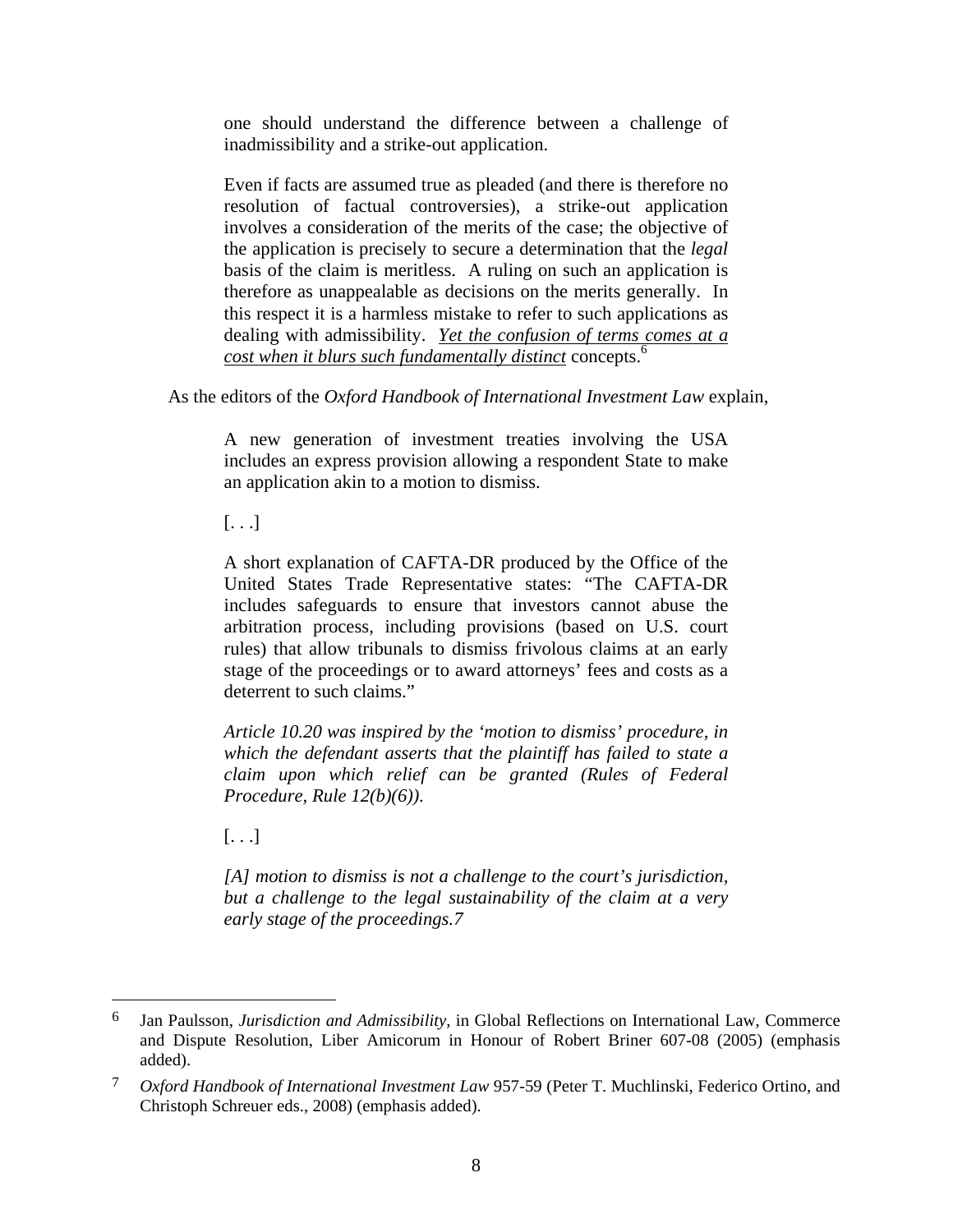The Circuit Court of Appeals for the Fourth Circuit in the United States, deciding a motion to dismiss for lack of subject matter jurisdiction under Rule 12(b)(1) of the Federal Rules of Civil Procedure, recently made an observation similar to that of Professor Paulsson concerning the confusion by many over the distinction between the two types of objections, stating:

> The parties, and indeed the district court, have quite blurred the fundamental difference between a Rule 12(b)(1) motion for lack of subject matter jurisdiction and a Rule 12(b)(6) motion for failure to state a claim, failing to recognize the distinction between the Rules. A 12(b)(1) motion addresses whether [plaintiff] has a right to be in the district court at all and whether the court has the power to hear and dispose of his claim, and a 12(b)(6) motion addresses whether [plaintiff] has stated a cognizable claim, a challenge to the sufficiency of the complaint.<sup>8</sup>

Citing the Supreme Court of the United States, the Circuit Court went on to hold that "[J]urisdiction . . . is not defeated by the possibility that averments might fail to state a cause of action on which petitioners could actually recover."9

Respondent complains of Claimant's reliance on jurisprudence from the United States that undermines Respondent's arguments.10 These protestations are not well founded, however, considering that i) Article 10.20(4) was inspired by and based upon the "motion to dismiss" procedure of Rule 12(b)(6) of the Federal Rules of Civil Procedure, and ii) *it is common ground* between the parties that Article 10.20(4) "is similar to the motion to dismiss for failure to state a claim upon which relief may be granted pursuant to Rule 12(b)(6) of the U.S. Federal Rules of Civil Procedure."11

1

<sup>8</sup> *Holloway v. Pagan River Dockside Seafood, Inc.*, 669 F.3d 448, 452 (4th Cir. 2012).

<sup>9</sup> *Id.* at 699, *quoting Steel Co. v. Citizens for a Better Env't*, 523 U.S. 83, 118 S.Ct. 1003 (1998).

<sup>10</sup> *See* Respondent's Submission, Apr. 23, 2014, at ¶ 19.

<sup>11</sup> *See* Respondent's Submission, Mar. 21, 2014, at n. 20, quoting Claimant's Letter dated July 29, 2013.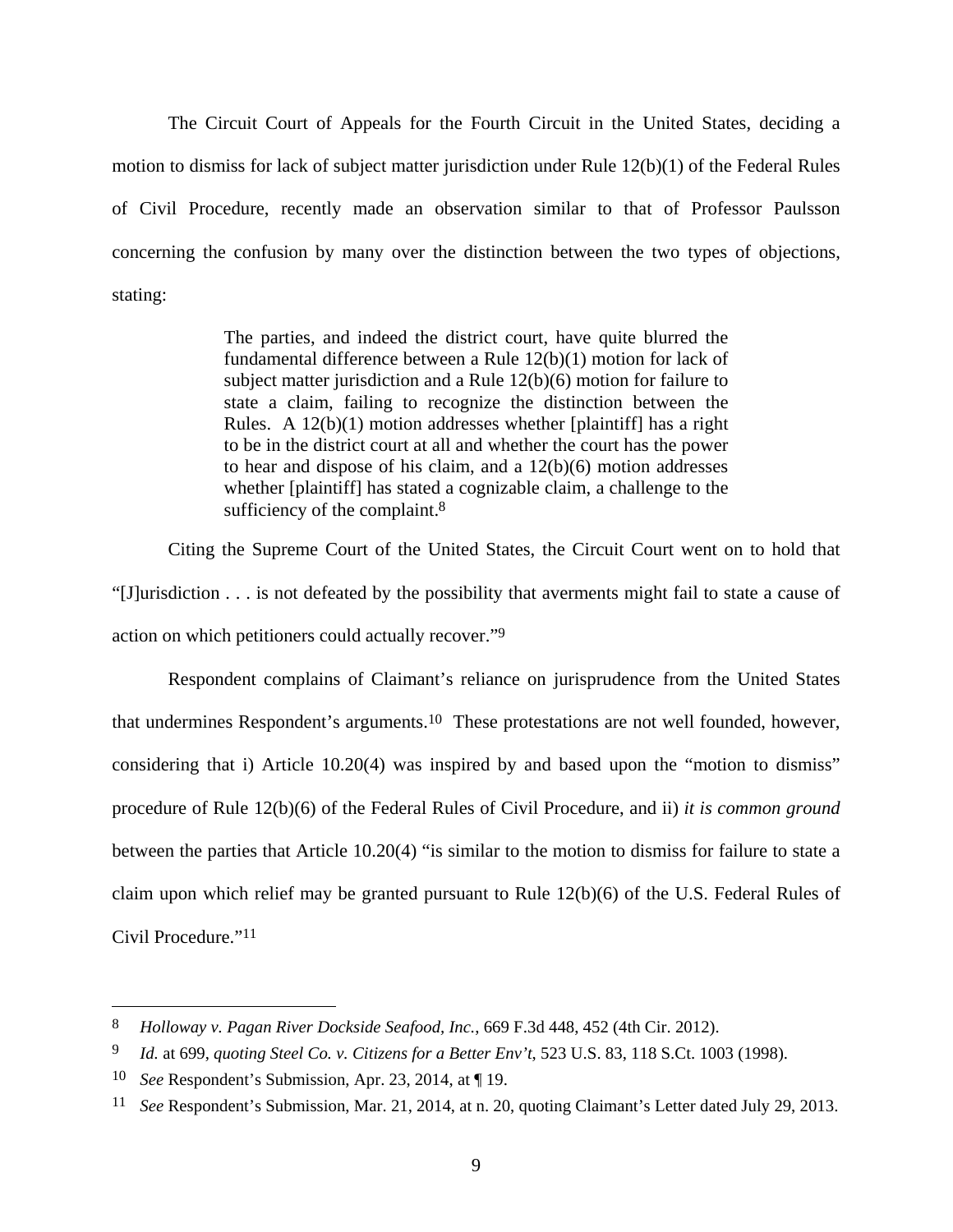As others have done before it, Respondent has blurred the fundamentally distinct concepts of a tribunal's competence to decide a dispute, on the one hand, and whether a claim is one for which an award in favor of the claimant may be made, on the other, despite the clear language of the Treaty treating them differently. This has caused Respondent to argue incorrectly that its proposed competence objections are *included* within the mandatory scope of objections that the Tribunal is obligated to hear under Article 10.20(4), when in fact they are "*not included*" because they are "*other*" objections under the ordinary meaning of the text of the Treaty.

To be clear, after the time expired for Respondent to bring preliminary objections to the Tribunal's competence as a matter of right under the Treaty pursuant to Article 10.20(5), the Tribunal certainly had the *authority* (e.g., under UNCITRAL Rule 23(3)) to decide, as a preliminary question, whether this dispute is within the Tribunal's competence, and the Treaty does not affect that authority.12 Nothing in the Treaty *prevented* the Tribunal from hearing and deciding all of Respondent's jurisdictional objections as a preliminary question, during the same general time period that the Tribunal would establish to hear Respondent's objections under Article 10.20(4). As Claimant stated repeatedly at the First Session in London on July 18, 2013, "[w]e agree that the Treaty would allow such a process of hearing jurisdiction and failure to state a claim at the same time."13 Indeed, Claimant invited that very process at the First Session, by proposing that Respondent bring all of its competence objections as a preliminary question, to be addressed in a preliminary phase of the case, rather than in the piecemeal, improper and

<sup>12</sup> *See, e.g.,* First Session Tr. p. 176, lines 8-25; p. 177, lines 1-10.

<sup>13</sup> First Hearing Tr. p. 145, lines 17-19 and 146 lines 21-24.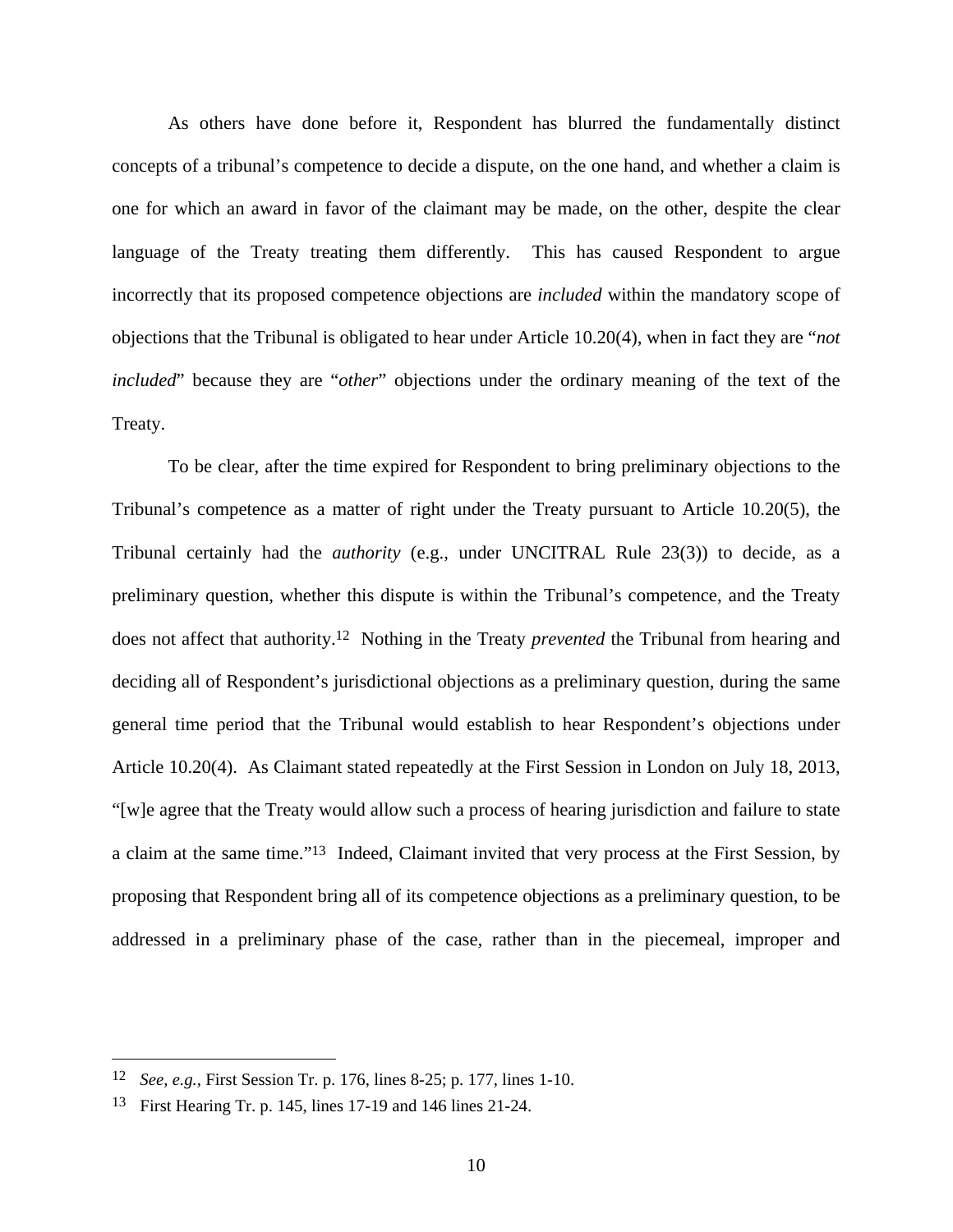impermissible fashion that Respondent proposed under Article 10.20(4). But Respondent rejected the invitation.14

If Peru had accepted Renco's offer to have all competence objections addressed as a preliminary question (as often happens in treaty disputes) during the same general timeframe and on the same schedule that the Tribunal also would be deciding any claim objections that Respondent might wish to bring under Article 10.20(4) (and the Tribunal had endorsed such a schedule in this hypothetical scenario), Respondent's two types of objections would have proceeded as preliminary questions under two entirely different bases. The competence objections would have proceed as a preliminary question under the Tribunal's discretionary authority (e.g. UNCITRAL Rule 23(3)), and the claim objections would have proceeded during the same general timeframe under the mandate of Article 10.20(4) which requires the Tribunal to decide claim objections as a preliminary question if Respondent so requests. The distinction obviously is quite a meaningful one, because Respondent's improper efforts to artificially shoehorn only some (not all) of its competence objections into an Article 10.20(4) application would ensure that Respondent cannot lose the application (because all facts are assumed to be true under 10.20(4)) and also would guarantee that Respondent would have two bites at the apple for the competence objections that it improperly brings under 10.20(4) and then brings again later with the merits. This is why Peru rejected Renco's proposal to have the Tribunal decide all competence objections as a preliminary question. Peru wants this Tribunal to give Peru an unfair advantage in these proceedings which text of Treaty does not afford to Peru.

After Respondent rejected Claimant's invitation to have the Tribunal hear and decide all competence objections as a preliminary question, the parties agreed instead during the First

<sup>14</sup> *See* First Session Tr. p. 162, lines 19-25; pp. 163-65, lines 13-22.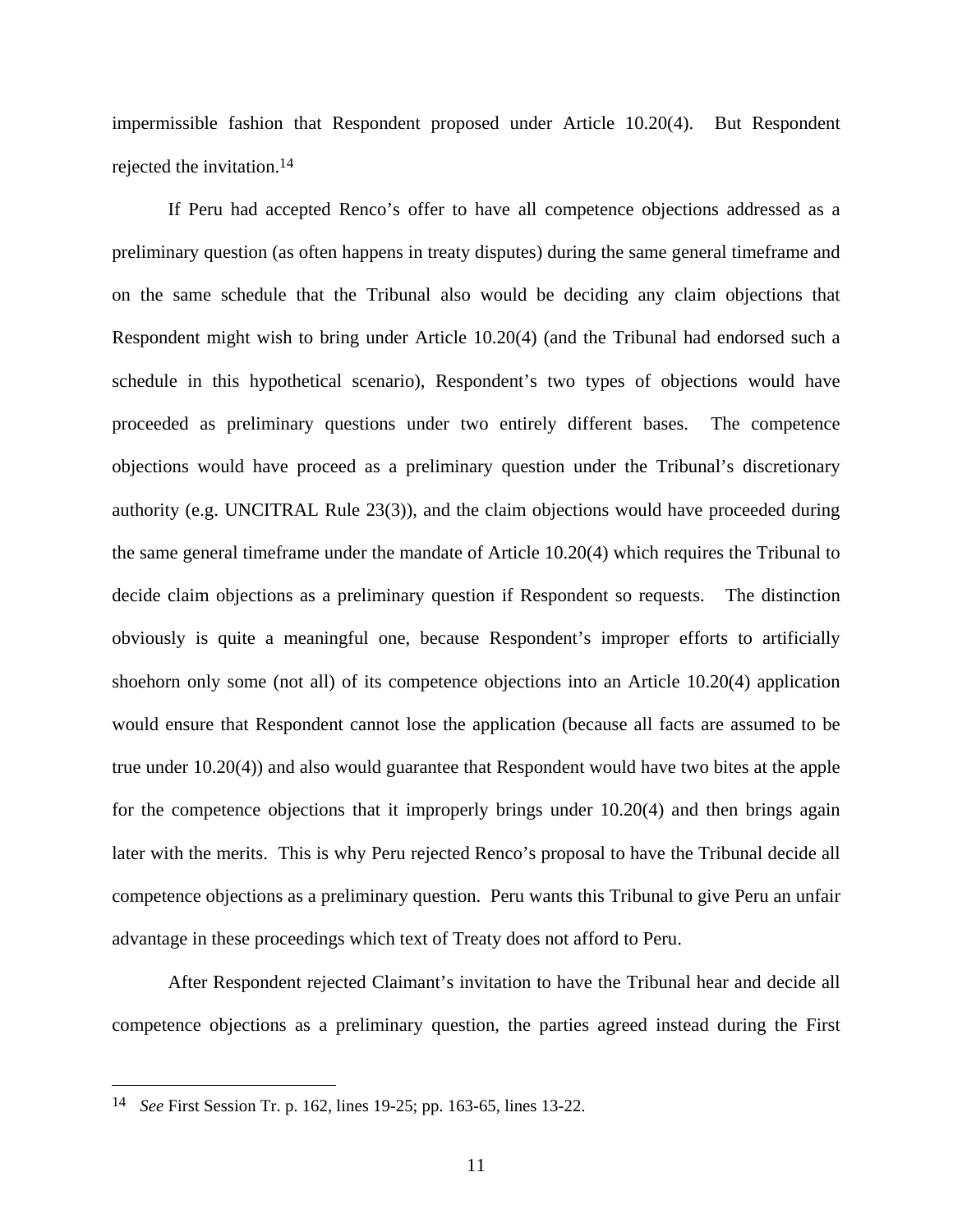Session that the Tribunal will address competence objections during the merits phase of the case (reflected in the Procedural Schedule), except, and only to the extent that the Treaty *requires* the Tribunal to decide its competence over the dispute as a preliminary question under Article 10.20(4). Because Article 10.20(4) does not require the Tribunal to decide competence as a preliminary question, all of Respondent's competence objections should be addressed in the merits phase.

Based on that agreement between the parties, and Procedural Order No. 1 which resulted from that agreement, Claimant filed its Memorial on the Merits on February 20, 2014, six months after the Tribunal signed Procedural Order No. 1. The question before the Tribunal now is whether Peru's competence objections come within the *mandatory* ambit of Article 10.20(4), and clearly they do not. They cannot, on any fair reading of Article 10.20(4) and Article 10.20(5), which distinguish between an objection to competence and claim objections.

In its April 23, 2014 submission, Respondent makes various references to statements by Claimant, incorrectly suggesting that Claimant previously agreed that jurisdictional objections come within Article 10.20(4). For example, Respondent quotes in its submission the following exchange from the First Session:

> MR. LANDAU: Because Article 10.20 of the treaty is drafted in Mandatory terms. . . . It seems to me, it is without prejudice, under here 10.20.4, without prejudice to a tribunal's authority to do what it ordinarily may choose to do, without prejudice to that. It seems to give a right to a Respondent, to raise as this kind of objection. . . . so what is the room for maneuvering actually?"

> MR KEHOE: I agree with everything you said, with respect to a 10.20.4 application. There is no room for maneuvering.15

<sup>15</sup> Respondent's Submission, Apr. 23, 2014, p. 7.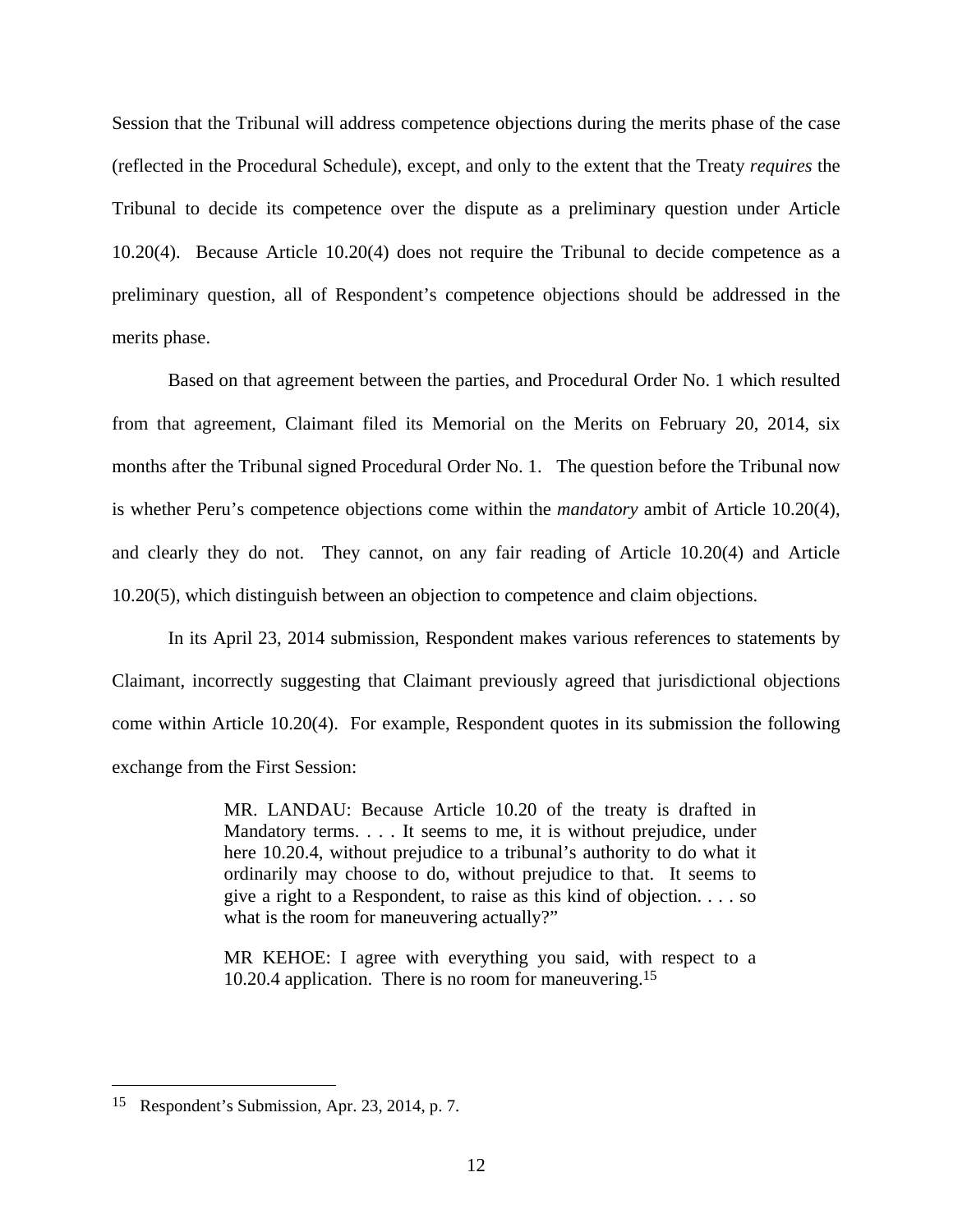However, Respondent failed to quote text of the transcript that immediately followed (on the same transcript page) and completed this dialogue between Mr. Landau and Mr. Kehoe:

MR. LANDAU: Right.

MR. KEHOE: What I -- What I respectfully *disagree* with is that you have no room to maneuver with respect to jurisdictional objections, which are *different* than 10.20.4 objections. (emphasis added).<sup>16</sup>

When Claimant stated at the First Session and in correspondence that jurisdictional objections could be brought with a 10.20(4) application, Claimant obviously was referring to the timeframe and schedule that the parties and the Tribunal were discussing, not the substantive right of Peru to bring jurisdictional objections under Article 10.20(4), which Claimant has rejected from the outset. Claimant's position on this dispute has been consistent throughout, which is clear from the entire text and context of the transcript and correspondence from which Respondent selectively and improvidently quotes and misstates. The exchange quoted above is but one example.

#### **B. The Text and Context of Article 10.20(5)**

The first sentence of Article 10.20(5) further undermines Peru's contention that Article 10.20(4) requires the Tribunal to address objections to its competence over the dispute as a preliminary question. This sentence of Article 10.20(5) provides: "In the event that the respondent so requests within 45 days after the tribunal is constituted, the tribunal shall decide on an expedited basis an objection *under paragraph 4 and any objection that the dispute is not within the tribunal's competence*."<sup>17</sup> As Renco explained in its letter of April 3, 2014, the words "an objection under paragraph 4 *and* any objection that the dispute is not within the tribunal's

<sup>16</sup> First Session Tr. at 149.

<sup>&</sup>lt;sup>17</sup> Treaty, Art. 10.20(5) (emphasis added).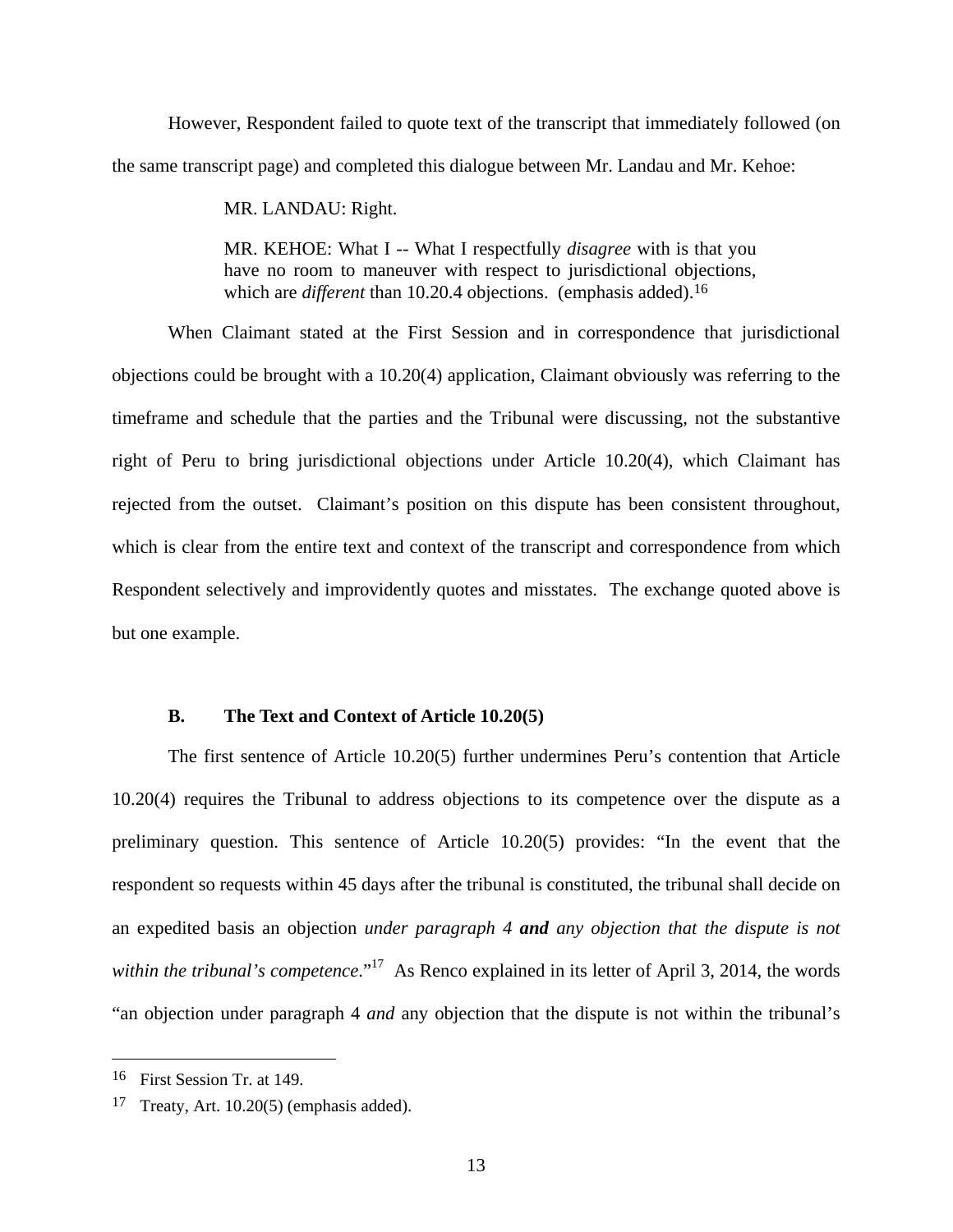competence" is additional confirmation that an objection under paragraph 4 of Article 10.20 regarding the substantive viability of a legal claim is *different than, and not included within,* an objection that the dispute is not within the tribunal's competence. Any other reading impermissibly would cause the words of the Treaty to be in conflict.

In its submission of April 23, 2014, Peru asserts that "Article 10.20.5 is immaterial because it provides expedited procedures that Peru chose not to use, and in no way limits the scope of Peru's rights under Article  $10.20.4$ .<sup>18</sup> Similarly, Peru asserts that Article 10.20(5) "empowers a respondent to seek faster resolution of preliminary objections; it does not curtail the scope of available objections as provided under other provisions."<sup>19</sup>

Again, Peru's assertions miss the point. Renco does not argue that Article 10.20(5) "limits" Peru's rights under Article 10.20(4) or that it "curtail[s]" the scope of the objections that a respondent may raise under other provisions of the Treaty whatsoever. Rather, Claimant notes that Article 10.20(5) provides additional confirmation that Respondent has no right under the Treaty to bring a competence objection under Article 10.20(4). When a right does not exist, the non-existent right cannot be limited or curtailed. Put simply, by arguing that Articles 10.20(4) and 10.20(5) "make no distinction" between a competence objection and claim objections, when both Articles clearly and obviously make such a distinction, Respondent violates Article 31(1) of the Vienna Convention on the Law of Treaties, which requires that "A treaty shall be interpreted in good faith and in accordance with the ordinary meaning to be given to the terms of the treaty in their context and in the light of its object and purpose." One area in which Claimant and

<sup>18</sup> Respondent's Submission, Apr. 23, 2014, at ¶ 3.

<sup>19</sup> *Id.* at ¶ 15.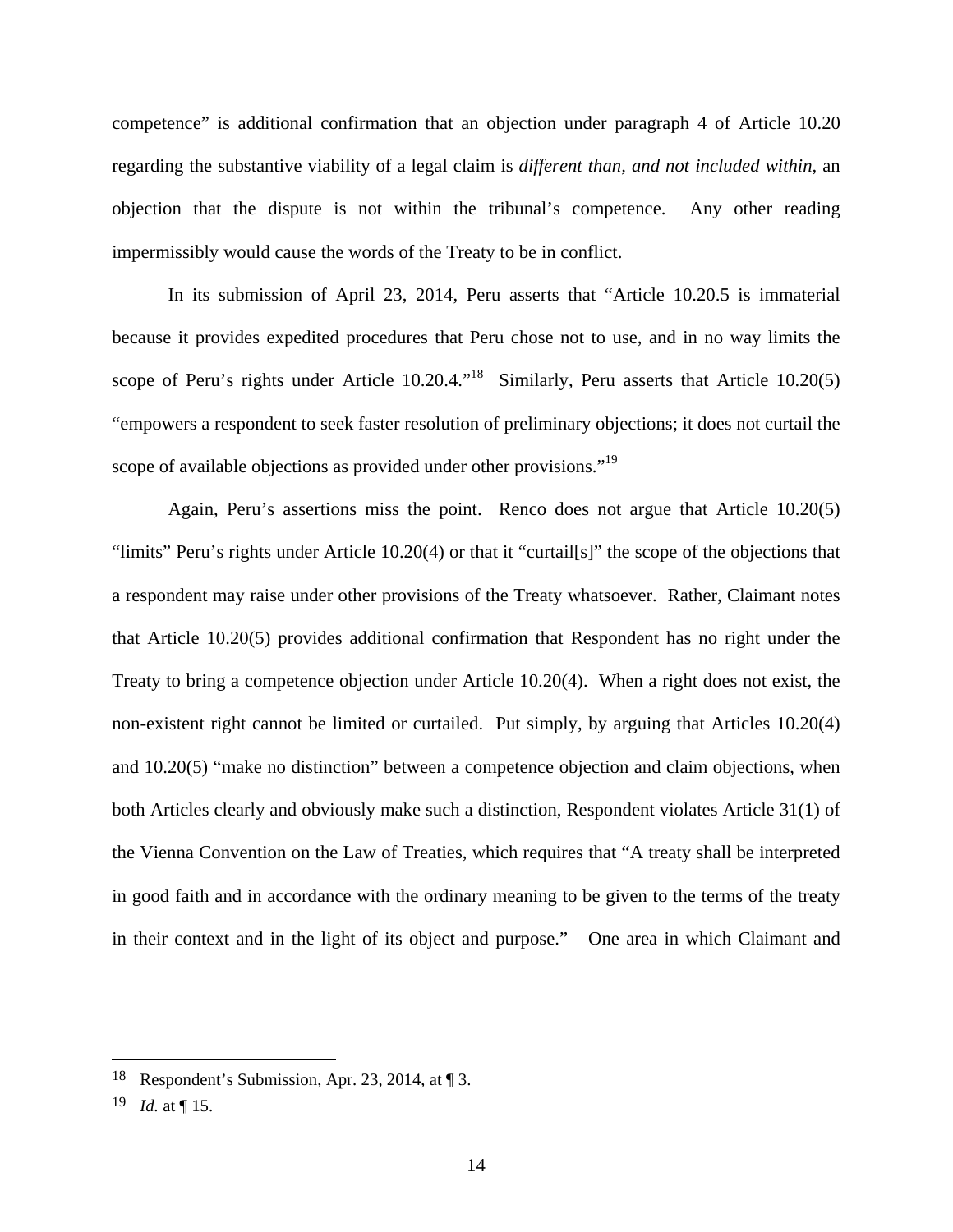Professor Reisman agree with respect to this dispute is that "[f]idelity to this cannon is one of the foundations of international law."20

Professor Reisman seems to acknowledge that Claimant's interpretation of the Treaty is consistent with the ordinary meaning of the Treaty provisions, and Peru's is not, by his invocation of the extraordinary standard of "manifestly absurd or unreasonable." Prof. Reisman states:

> To try to interpret the "and" clause in Article 10.20.5 as adding something that would not *otherwise be in* Article 10.20.4 would be "manifestly absurd or unreasonable" in the language of the Vienna Convention on the Law of Treaties, for two reasons. $^{21}$

Article 32(b) of the Vienna Convention allows recourse to "supplementary means of interpretation" to interpret a treaty beyond the ordinary meaning of its terms only in very limited circumstances, including "when the interpretation according to Article 31 . . . leads to a result which is *manifestly absurd or unreasonable*" (emphasis added). By invoking the "manifestly absurd or unreasonable" standard under Article 32(b), Professor Reisman thus appears to admit that Peru's interpretation of the mandatory scope of Article 10.20(4) objections conflicts with the ordinary meaning of the Treaty's provisions, when read as a whole in accordance with Article 31 of the Convention.

Professor Reisman offers two reasons why, in his view, the ordinary meaning of the Treaty's provisions leads to "manifestly absurd or unreasonable" results. First, he claims that "if the objection to competence is not part of subparagraph 4 . . . the expedited procedure [under subparagraph 5] would perforce include objections to competence that also involve disputes

<sup>20</sup> Prof. Reisman Op. p. 2.

<sup>21</sup> *Id.*, p. 6 (emphasis in original).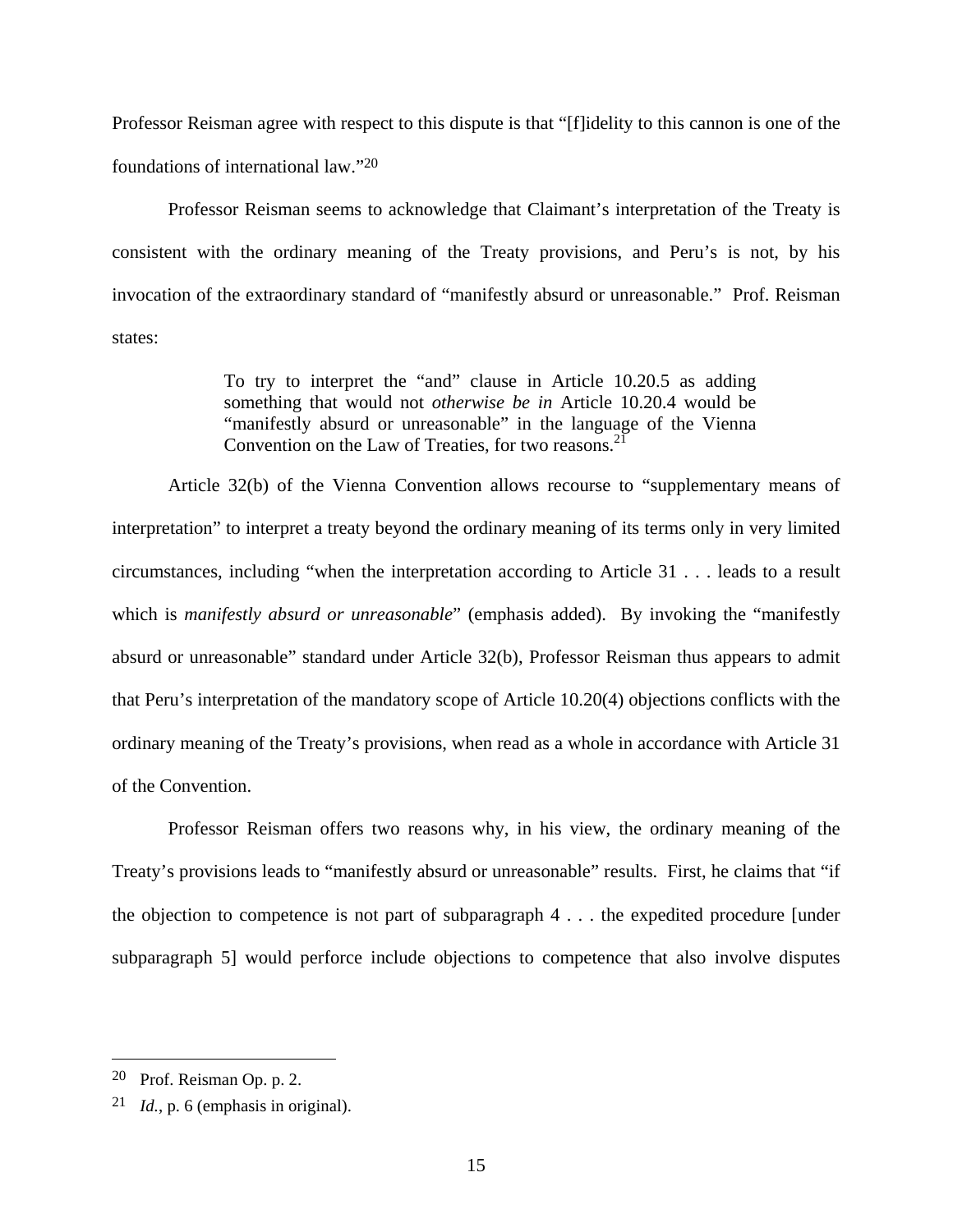about facts," which "would hardly lend themselves to an expedited procedure."<sup>22</sup> However, a tribunal can resolve simple factual issues in an Article 10.20(5) proceeding while also deferring any complex factual disputes until a later phase of the arbitration. In fact, a tribunal could decide competence objections under Article 10.20(5) and still exercise its authority (under UNCITRAL Rule 23(3)) to determine competence as a preliminary question (which Claimant invited and Respondent rejected). This reality undermines Respondent's argument entirely, which is an expected result when the wording of the Treaty is twisted beyond recognition.

Second, Professor Reisman claims that Renco's interpretation of Articles 10.20(4) and 10.20(5) "would compel a respondent to always use the expedited procedure for any objection to competence, as this would be its only opportunity to do so," adding that "instead of creating an efficient and economical procedure, this interpretation . . . would actually incentive trifurcation, which is hardly consistent with efficiency and economy.<sup>23</sup> This argument suffers from the same malady as the first, and thus fails for the same reason. The expedited procedure under Article 10.20(5) is not the respondent's "only opportunity" to raise competence objections as a preliminary question. A respondent could make an application to a tribunal to hear any and all competence objections as a preliminary question under UNCITRAL Rule 23(3), as many respondents do in treaty cases. Moreover, under Peru's (and Professor Reisman's) interpretation of the Treaty, which would require the a tribunal to hear competence objections as a preliminary question outside the mandatory scope of Article 10.20(5) or the permissive scope of UNCITRAL Rule 23(3), there would be even greater risk for "trifurcation" (or even "quadrifurcation"). Accordingly, contrary to Respondent's arguments, the ordinary meaning of Articles 10.20(4) and 10.20(5) does not lead to "manifestly absurd or unreasonable" results. Quite the opposite.

<sup>22</sup> *Id*.

<sup>23</sup> *Id*.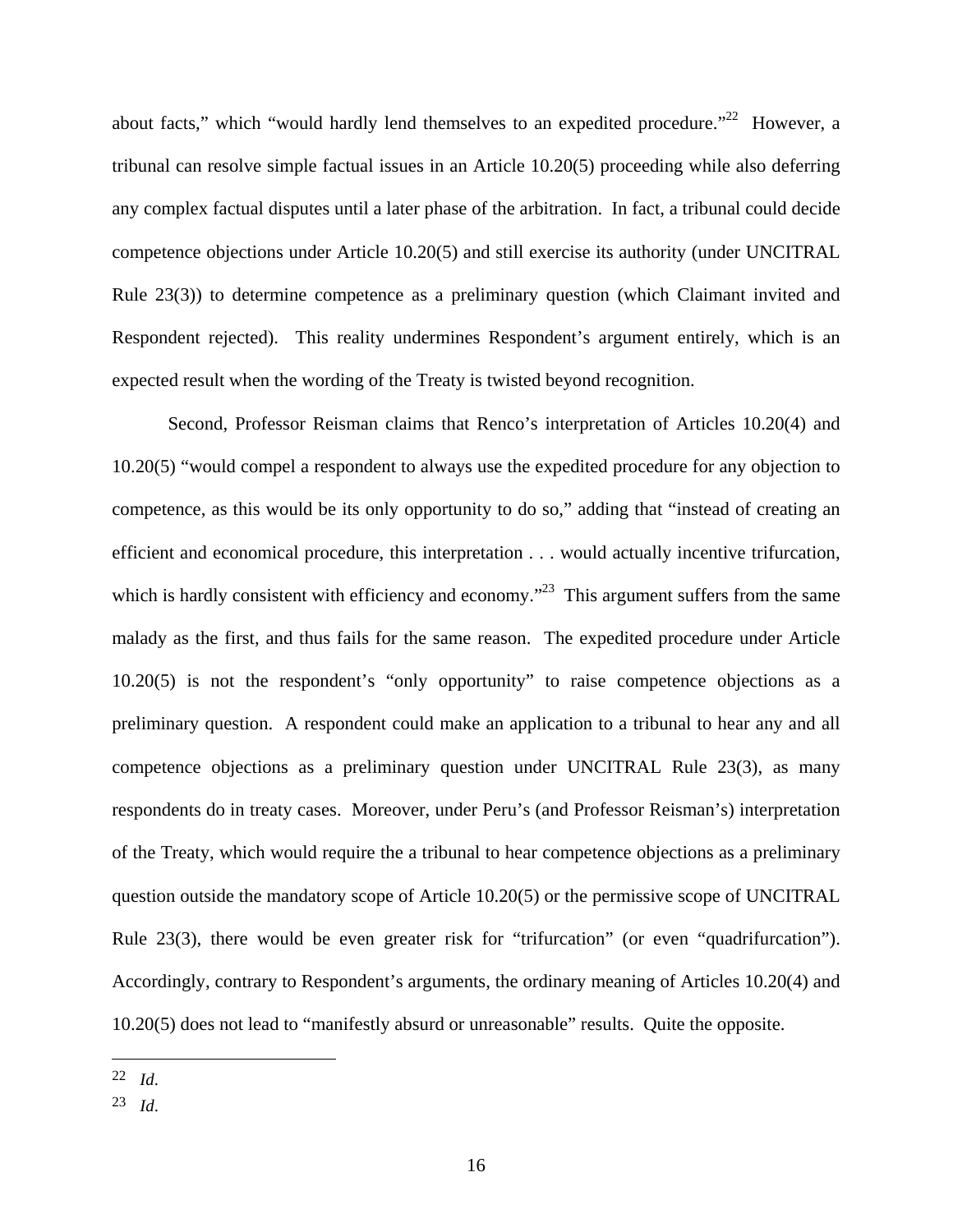The final paragraph of Professor Reisman's opinion evidences a similar lack of understanding on his part (and thus Respondent's) of the interplay between Articles 10.20(4) and 10.20(5) of the Treaty. Professor Reisman states that he "can find no basis in the text to support" Claimant's position that all facts are assumed to be true in a claim objection that a respondent brings under Article 10.20(4), and facts are not assumed to be true under a competence objection that a respondent brings under Article 10.20(5). The text supporting this position is Article 10.20(4)(c) of the Treaty, which provides that in deciding an objection under Article 10.20, paragraph 4, the tribunal shall assume to be true claimant's factual allegations in support of any claim. No equivalent or similar text appears in Article 10.20, paragraph 5. Article 10.20(5) provides that a tribunal shall decide on an expedited basis an objection under paragraph 4 and any objection that a dispute is not within the tribunal's competence in the event that the respondent so requests within 45 days after the tribunal is constituted. Thus, according to the ordinary meaning of the text, if a respondent seeks expedited resolution of a claim objection that arises substantively under Article 10.20(4), the respondent may bring the objection under Article 10.20(5) within 45 days after the tribunal is constituted, and the tribunal will hear it on an expedited basis. In such case, all facts will be assumed to be true per Article  $10.20(4)(c)$ . But if a respondent brings a competence objection under Article 10.20(5), the facts are not assumed to be true because Article 10.20(4) is not implicated in that scenario, and nothing in Article 10.20(5) says that the facts will be assumed true when a competence objection is brought under Article 10.20(5).

#### **C. The No Waiver Provision in Article 10.20(4)(d)**

Peru places heavy reliance for its position on Article 10.20(4)(d), which provides that "[t]he respondent does not waive any objection as to competence or any argument on the merits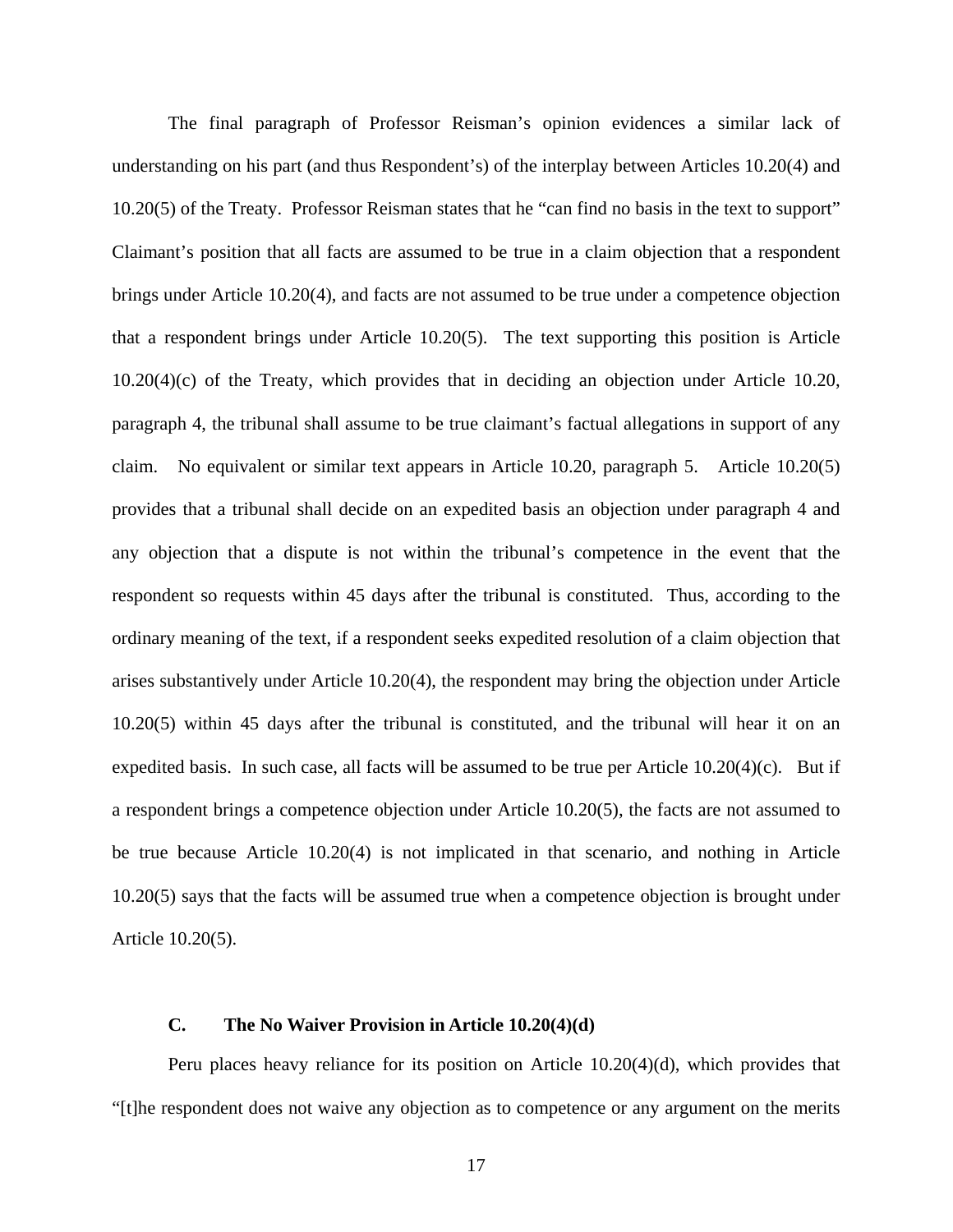merely because the respondent did or did not raise an objection under this paragraph or make use of the expedited procedure set out in paragraph 5." Peru contends that "[t]he necessary corollary of this provision is that a respondent may raise an objection as to competence under Article 10.20.4," asserting that "[i]f all competence objections truly were outside the scope of Article 10.20.4, as Renco argues, it would be superfluous to provide that a respondent does not waive a competence objection by raising (or not) an objection under Article  $10.20.4$ .<sup>24</sup> No such "necessary corollary" flows from the express text of Article 10.24(4)(d) as Respondent argues, and if one were to accept Respondent's indirect "necessary corollary" argument in interpreting Article 10.20(4)(d), it would impermissibly contradict the clear and express text of Article 10.20(4) and 10.20(5).

The reason for the "without prejudice" language is easily understood, when one recognizes (as Peru does) that Article 10.20(4) has its genesis in Rule 12(b)(6) of the Federal Rules of Civil Procedure.25 As Peru itself notes when citing and quoting Claimant's letter to the Tribunal dated July 29, 2013, Article 10.20(4) "is similar to the motion to dismiss for failure to state a claim upon which relief may be granted pursuant to Rule 12(b)(6) of the U.S. Federal Rules of Civil Procedure."26

As Claimant explained in its April 3, 2014 submission, if a defendant in US litigation chooses to bring a Rule 12(b)(6) motion to dismiss a claim for its alleged legal insufficiency, the defendant also must simultaneously bring a motion objecting to the court's jurisdiction, and

<sup>&</sup>lt;sup>24</sup> Respondent's Submission, Apr. 23, 2014, at  $\P$  13.

<sup>25</sup> United States-Peru Trade Promotion Agreement Implementation Act, pl. 22 (Dec. 14, 2007). *See also Oxford Handbook of International Investment Law* 957-59 (Peter T. Muchlinski, Federico Ortino, and Christoph Schreuer eds., 2008) ("Article 10.20 was inspired by the 'motion to dismiss' procedure, in which the defendant asserts that the plaintiff has failed to state a claim upon which relief can be granted (Rules of Federal Procedure, Rule 12(b)(6)").

<sup>26</sup> *See* Respondent's Submission, Mar. 21, 2014, at n. 20.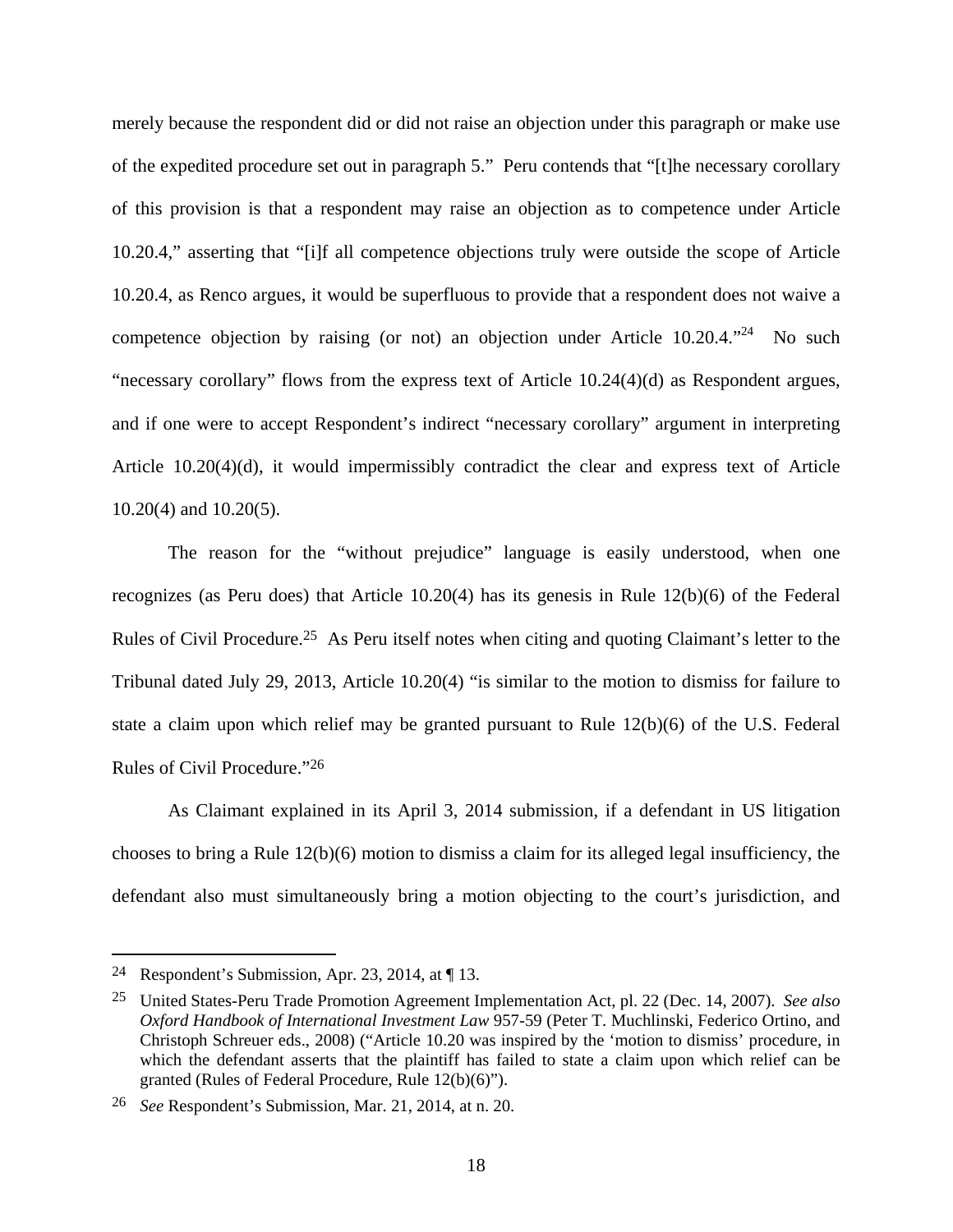failure to do so will result in a waiver of such jurisdictional objections.<sup>27</sup> The "no waiver" language in Article 10.20(4)(d) of the Treaty appropriately confirms that there will be no similar waiver under the Treaty, notwithstanding its similarity to Rule 12(b)(6).

# **II. Excerpts of Summaries of Negotiation Sessions Held Four to Five Years Prior to Enactment Do Not Support Respondent's Reading of Article 10.20(4)**

Peru's citation to select and partial exerpts of summaries of negotiation sessions, apparently prepared by Peru's Ministry of Foreign Trade and Commerce (although they also included aother Andean countries, including Ecuador and Colombia), provides no support for Respondent's argument that a tribunal is obligated to hear competence objections under the confines of Article  $10.20(4)$ <sup>28</sup> First, the incomplete portions of the documents upon which Respondent relies concern early negotiations that occurred in 2004-2005 – almost five years prior to the enactment of the treaty, and could not alter the express and ordinary text of the final Treaty even if they were in conflict with the final Treaty.

Second, the comments are not in conflict with the final version of the Treaty because Peru's argument seems to be based on what appears to be a faulty premise that the statements made during these early negotitions regarding preliminary objections relate only to Article 10.20(4) in the final version of the Treaty.<sup>29</sup> The early draft provisions to which Respondent refers appear to relate not only to the precusor to Article 10.20(4), but also to the precursors to Articles 10.20(5) and 10.20(6).<sup>30</sup> The final version of the treaty contains Article 10.20(5), which expressly allows preliminary objections to competence, while Article 10.20(4) makes clear that

<u>.</u>

<sup>27</sup> *See* Claimant's Submission, Apr. 3, 2014, p. 8, quoting *Federal Civil Rules Handbook*, Baicker-McKee, Janssen, Corr (2014).

<sup>&</sup>lt;sup>28</sup> Respondent's Submission, Apr. 23, 2014, at  $\P$  10.

<sup>29</sup> *Id.* at ¶¶ 10-11.

<sup>30</sup> RLA-16, 29; RLA-17, 37.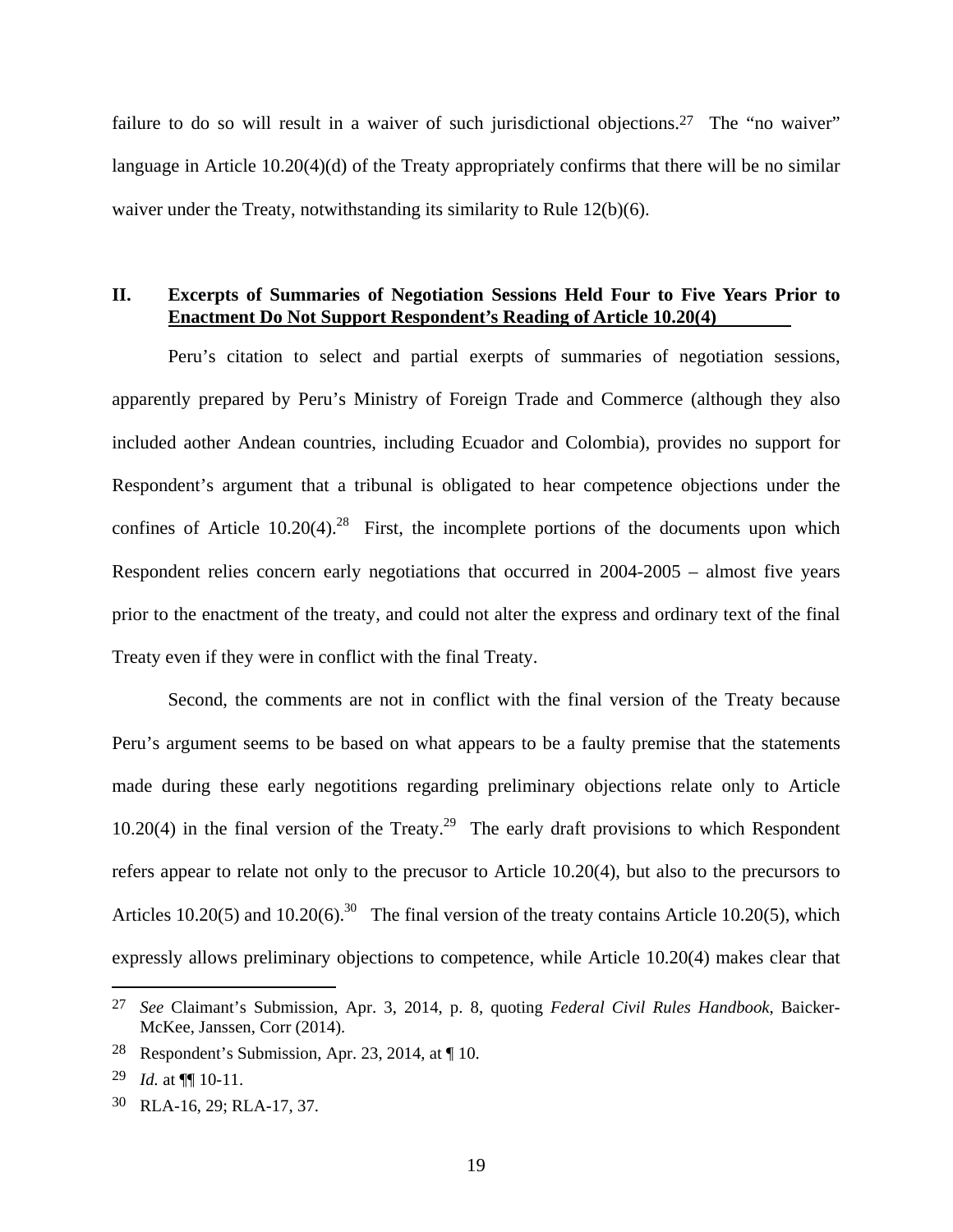other objections, such as competence, do not fall within its mandatory scope. Thus, there is nothing to be gleaned with respect to the current dispute from such statements as: "[the treaty should] specify the possibility of raising preliminary objections regarding the lack of competence of the tribunal to resolve a claim" and "[the treaty should] point out specifically that one of the preliminary objections may be that the issue is not within the competence of the tribunal."<sup>31</sup>

The summaries of negotiations simply make clear that a respondent may bring a preliminary objection to the tribunal's competence under the Treaty. But the question here is *not* whether the Treaty permits a respondent to raise a preliminary objection to the tribunal's competence (it can under Art. 10.20(5)); the question is whether a tribunal is required to hear a preliminary objection of competence under the confines of Article 10.20(4). It is not.

The language Peru cites from the Eighth Round of negotiations is similarly neutral. That the "United States agreed to include in this article, in paragraph 4, an express reference to the possibility to challenge the tribunal's competence"<sup>32</sup> is consistent with the "without prejudice" clause in Article 10.20(4)(d). As Claimant has made clear, nothing in Article 10.20(4) prevents a party from bringing a preliminary competence objection under Article 10.20(5), or prevents a tribunal from exercising its descretionary authority to decide a competence objection as a preliminary question—in fact, that is precisely what the Treaty provides. Article 10.20(5) also captures the State parties' agreement that "the arbitration proceedings . . . have a stage of preliminary considerations, in which States can question the competence of arbitral tribunals."<sup>33</sup>

1

33 *Id.*

<sup>31</sup> Respondent's Submission, Apr. 23, 2014, at ¶ 10.

<sup>32</sup> *Id.*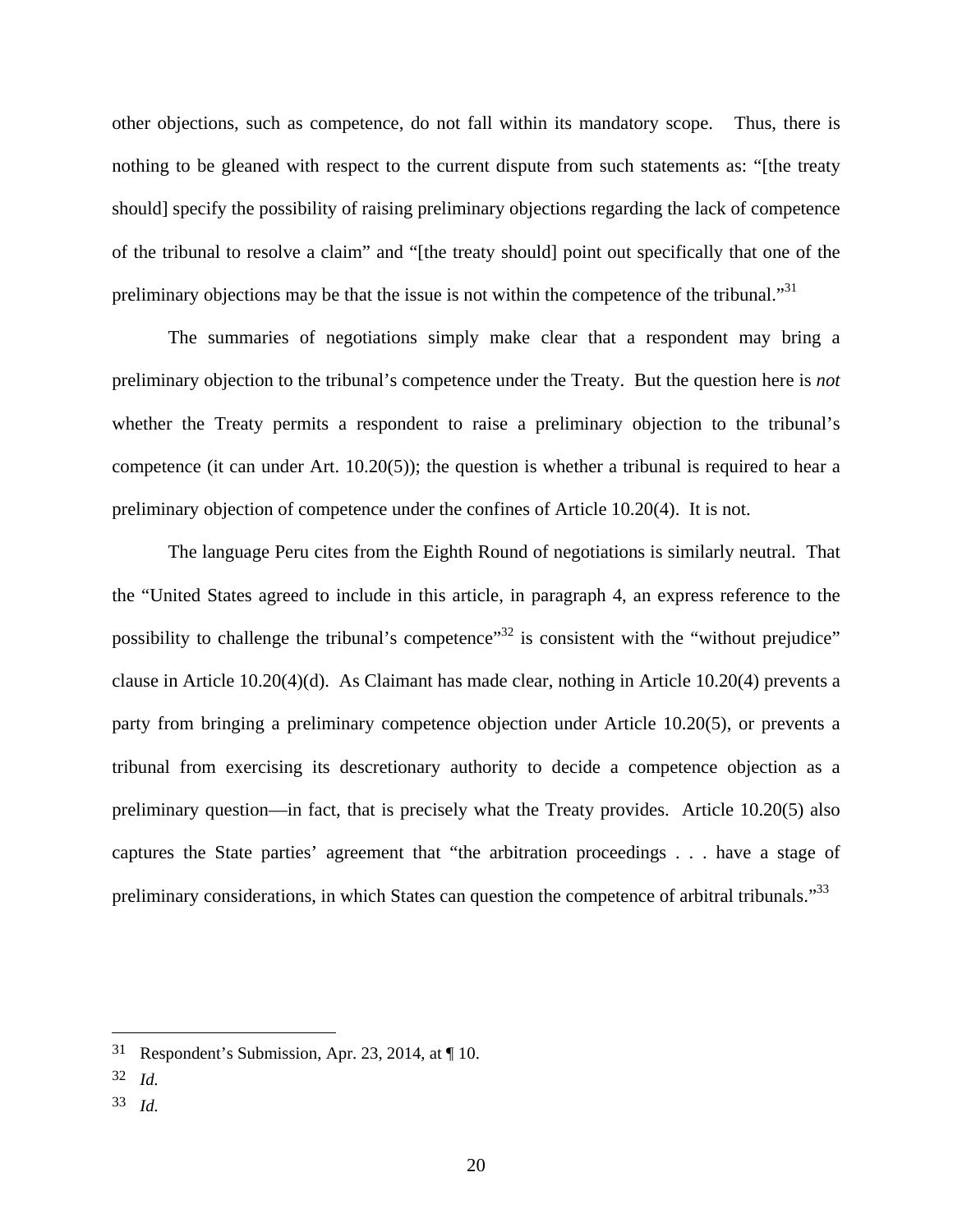## **III. The Relevant DR-CAFTA Cases Do Not Support Respondent's Reading of Article 10.20(4); They Support Claimant's Interpretation**

The *Pac Rim v. El Salvador*, *Commerce Group*, and *Railroad Development Corporation (RDC)* decisions do not support Respondent's reading of Article 10.20(4).

#### *Pac Rim v. El Salvador*

Peru attempts to reconcile its position with the *Pac Rim v. El Salvador* decision by suggesting that the respondent in that case could have brought its competence objection under Article 10.20(4), but instead simply opted to bring it under Article 10.20(5).<sup>34</sup> The *Pac Rim* decision makes clear that this suggestion lacks any merit. First, the *Pac Rim* tribunal expressly recognized that a competence objection can only be brought under Article 10.20(5): "As regards the expedited procedure under Article 10.20.5, it is twinned with the procedure under Article 10.20.4 *with an additional ground of objection as to competence*."35 Second, in addition to bringing a competence objection under Article 10.20(5), the respondent also brought objections for failure to state a claim upon which relief could be granted under Article 10.20(4). The respondent's decision to bring its preliminary objections under two different articles strongly suggests that (unlike Peru) it understood the limited scope of the objections that fall within Article 10.20(4).

Peru then suggests that the *Pac Rim* decision supports Peru's position because it found that Article 10.20(5) permitted the tribunal to decide objections under 10.20(4) concurrently with objections to the tribunal's competence.<sup>36</sup> This is a straw man. In fact, the *Pac Rim* finding on this point is consistent with both Respondent's and Claimant's reading of Article 10.20(5). As

<sup>34</sup> *Id.* at ¶ 42.

<sup>35</sup> *Pac Rim Cayman LLC v. The Republic of El Salvador*, Decision on the Respondent's Preliminary Objections Under CAFTA Articles 10.20.4 and 10.20.5 (hereinafter, "Pac Rim Cayman"), ¶ 106 (emphasis added).

<sup>36</sup> Respondent's Submission, Apr. 23, 2014, at ¶¶ 42-43.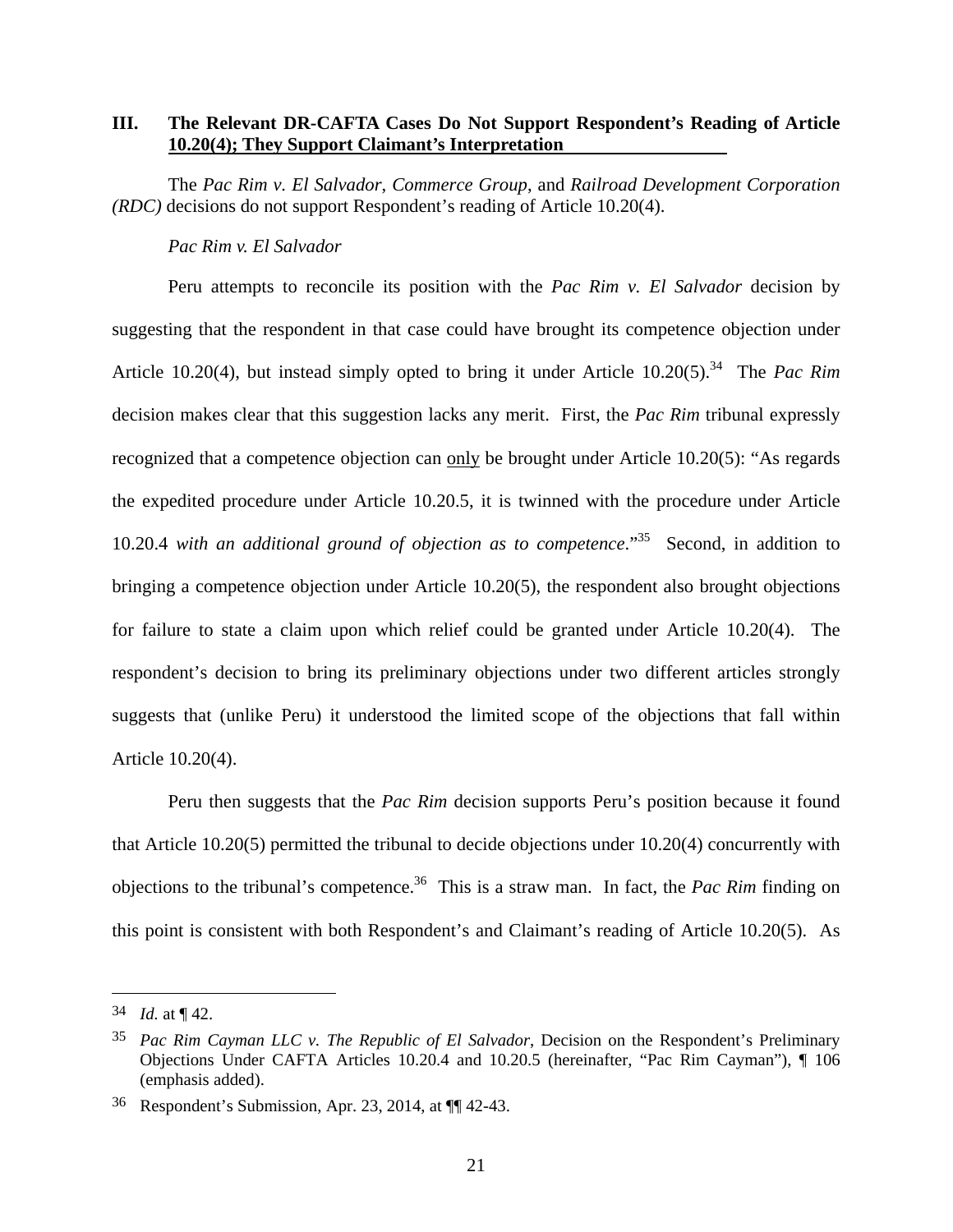Claimant has made clear, the issue here is whether the Treaty obligates the Tribunal to address competence objections as a preliminary objection under Article 10.20(4), not whether Article 10.20(4) claim objections can be adjudicated through the expedited procedures of Article 10.20(5). Thus, Respondent's conclusion that "the scope of the objections under Articles 10.20.4 and 10.20.5 is the same" is simply wrong. $37$ 

#### *Commerce Group v. El Salvador*

Peru then argues that *Commerce Group v. El Salvador* supports its reading of Article 10.20(4), because, according to Peru, "there is no indication that the tribunal or either party viewed [Article 10.20(5)] as the sole mechanism for raising preliminary competence objections."38 However, it is clear that the respondent State in *Commerce Group did* consider Article 10.20(5) as the sole mechanism for raising preliminary competence objections, all of which it raised under that article. $39$ 

Peru is also incorrect in its argument that the *Commerce Group* tribunal "treated the [10.20.5] waiver objection as a 10.20.4 objection," based on a single reference to the requirement in Article 10.20(4) that "the tribunal was required to assume the truth of the factual allegations."<sup>40</sup> The tribunal's decision to incorporate the  $10.20(4)(c)$  limitation on factual considerations into its Article 10.20(5) analysis cannot be read to endorse Respondent's theory about the scope of 10.20(4). Its decision certainly cannot support Peru's conclusion that "*Commerce Group* confirms the plain meaning of the Treaty: namely, that a jurisdictional objection relating to the waiver requirement can be considered under the parameters of Article

<sup>37</sup> *Id.* at ¶ 43 (citing Prof. Reisman Op.).

<sup>38</sup> Respondent's Submission, Apr. 23, 2014, at ¶ 44.

<sup>39</sup> *Commerce Group v. Republic of El Salvador*, The Republic of El Salvador's Preliminary Objection Under Article 10.20.5 of the Dominican Republic-Central America Free Trade Agreement, August 16, 2010 (hereinafter, "*Commerce Group*").

<sup>40</sup> Respondent's Submission, Apr. 23, 2014, at  $\P$  44.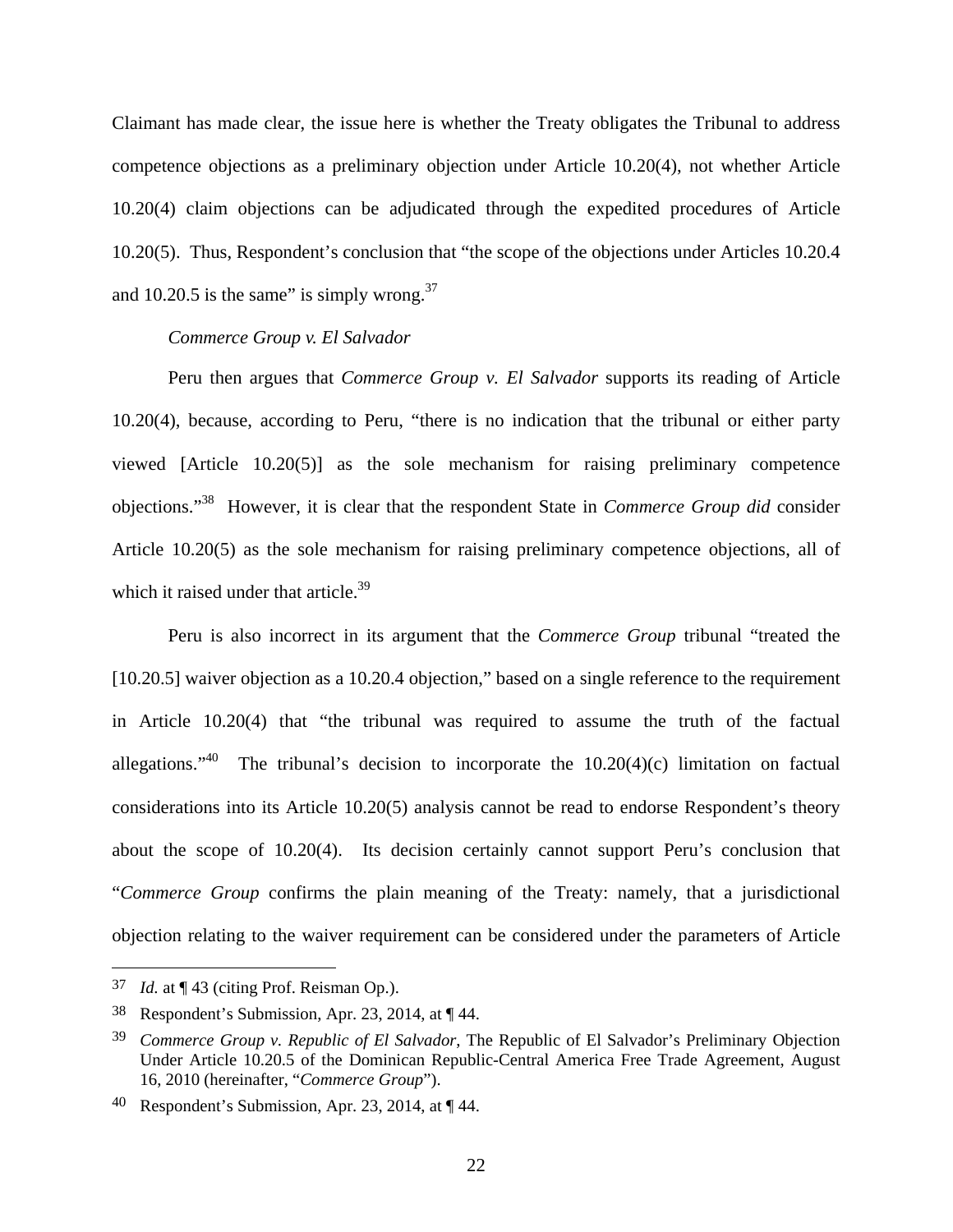10.20.4."41 To the contrary, consistent with Claimant's and *Pac Rim*'s interpretation of Article 10.20(4), *Commerce Group* considered preliminary competence objections under Article 10.20(5), not 10.20(4).

# *Railroad Development Corporation (RDC) v. Guatemala*

Peru argues that "the *RDC* tribunal's adjudication of jurisdictional objections under DR-CAFTA Article 10.20.4 flies in the face of Renco's reading of nearly identical language in Article 10.20.4 of the Treaty." 42 More accurately stated, the *RDC* tribunal's adjudication is inconsistent with DR-CAFTA Article 10.20(4) itself.

As Renco explained in its letter to the Tribunal of July 29, 2013, the *RDC* tribunal inappropriately considered competence objections under Article 10.20(4), and in doing so the tribunal reviewed and adjudicated disputed facts, even though competence objections do not come within Article 10.20(4) and facts are assumed to be true in Article 10.20(4) applications.<sup>43</sup> Guatemala first "objected to Claimant's proposal [that the issue be limited to the facts presented by claimant], *inter alia*, because 'its jurisdictional objections are inextricably intertwined with certain facts and thus the legal issues involved can only be evaluated with reference to those facts.'"44 In response, "the Tribunal issued Procedural Order No. 5 deciding to hold a single three-day hearing on the objections to its jurisdiction.<sup> $,45$ </sup> At the three-day hearing, the parties provided—and the tribunal considered—expert testimony and cross-examination on the issue of

<sup>41</sup> *Id.* at  $\P$  45.

<sup>42</sup> *Id.* at  $\P$  41.

<sup>43</sup> Claimant's Letter to the Tribunal, July 29, 2013, at 5.

<sup>44</sup> *Railroad Development Corporation (RDC) v. Guatemala,* ICSID CASE NO. ARB/07/23, Second Decision on Objections to Jurisdiction (hereinafter, *"RDC"),* ¶ 11 ("On November 24, 2009, Respondent objected to Claimant's proposal, inter alia, because "its jurisdictional objections are inextricably intertwined with certain facts and thus the legal issues involved can only be evaluated with reference to those facts.").

<sup>45</sup> *Id.* at ¶ 12 ("On December 1, 2009, the Tribunal issued Procedural Order No. 5 deciding to hold a single three-day hearing on the objections to its jurisdiction.")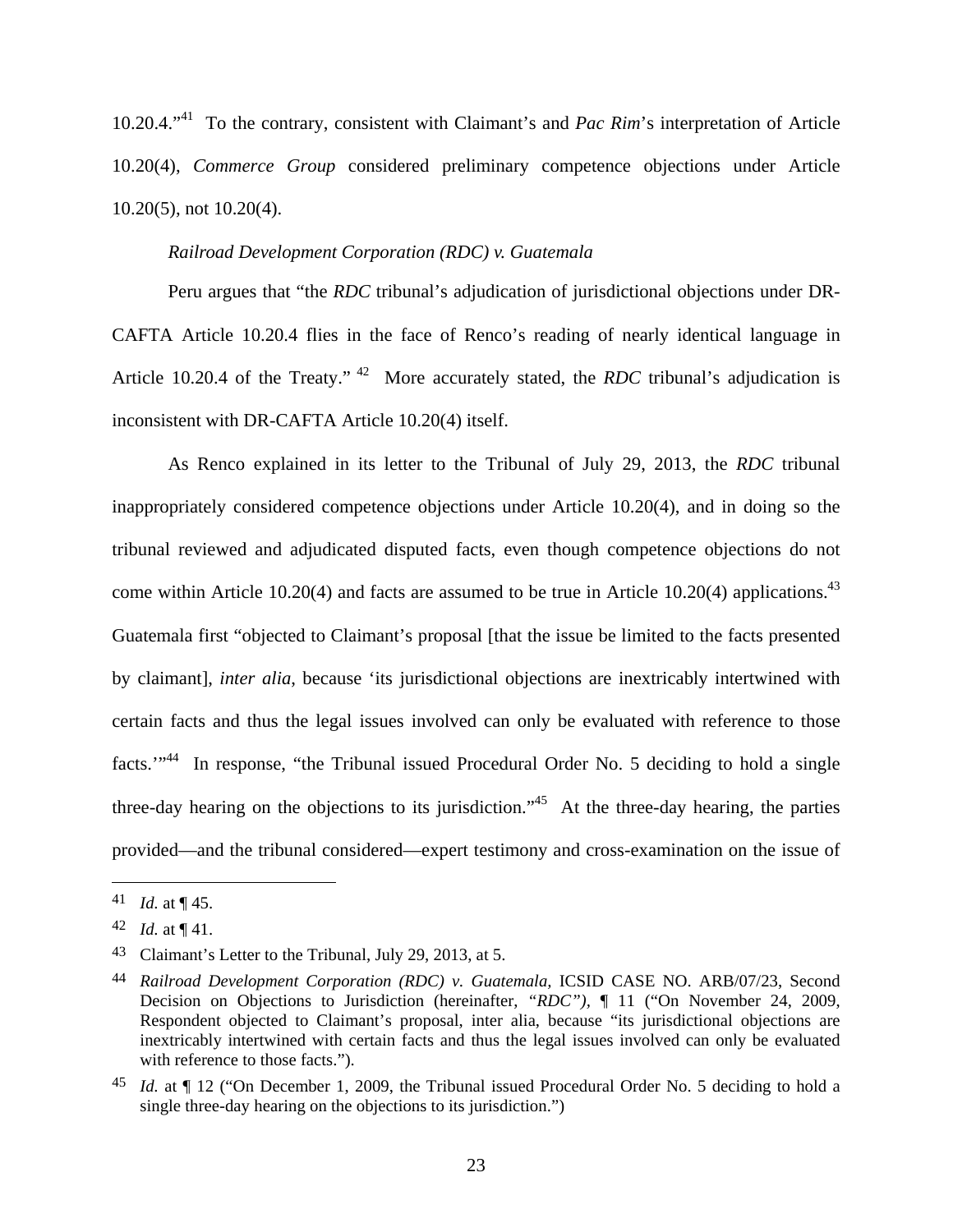the timing and nature of the critical "breaching" resolution, among other factual issues.<sup>46</sup> This approach was directly contrary to subparagraph (c) of Article 10.20(4), which (as discussed above) requires the tribunal to assume as true all of the claimant's factual allegations when deciding an objection under Article 10.20(4). Thus, it is not even clear that the *RDC* tribunal was relying on its authority under Article 10.20(4) when deciding the respondent's competence objections as it resembled more a full-blown jurisdictional hearing, with disputed facts, which is not permitted under 10.20(4) and which the parties in the instant case have agreed to defer until the merits phase.

There is no indication—as Respondent now suggests—that the *RDC* tribunal's decision to adjudicate the facts of the jurisdictional objections was "non-controversial" or an "oversight" by claimant.<sup>47</sup> To the contrary, claimant made clear that it did not consider that the tribunal should adjudicate the facts as part of an Article 10.20(4) proceeding, proposing a "bifurcated hearing whereby the Tribunal would hear first oral argument on whether any of Respondent's jurisdictional objections are maintainable or proper as a matter of law without any need to resolve any disputed questions of fact."<sup>48</sup> The tribunal did not accept this position.<sup>49</sup> It is also untrue that the tribunal only considered "undisputed facts;"<sup>50</sup> in fact, the tribunal made factual determinations based on expert testimony.<sup>51</sup>

<sup>46</sup> *Id.* at ¶¶ 120-124; *see also id*. at ¶ 8 ("September 24, 2009, Guatemala filed its Memorial on Objections to Jurisdiction ('Respondent's Memorial'); Claimant filed its Counter- Memorial on Jurisdiction ("Claimant's Counter-Memorial") on October 26, 2009").

<sup>47</sup> Respondent's Submission, Apr. 23, 2014, at ¶ 41 (citing Prof. Reisman's unfounded proposition).

<sup>48</sup> *Id.* at ¶ 10.

<sup>49</sup> *Id.* at ¶¶ 10-12 ("Respondent objected to Claimant's proposal, inter alia, because "its jurisdictional objections are inextricably intertwined with certain facts and thus the legal issues involved can only be evaluated with reference to those facts. On December 1, 2009, the Tribunal issued Procedural Order No. 5 deciding to hold a single three-day hearing on the objections to its jurisdiction.").

Respondent's Submission, Apr. 23, 2014, at  $\P$  41.

<sup>51</sup> *RDC*, Second Decision on Objections to Jurisdiction, at ¶¶ 120-124 (making factual determinations).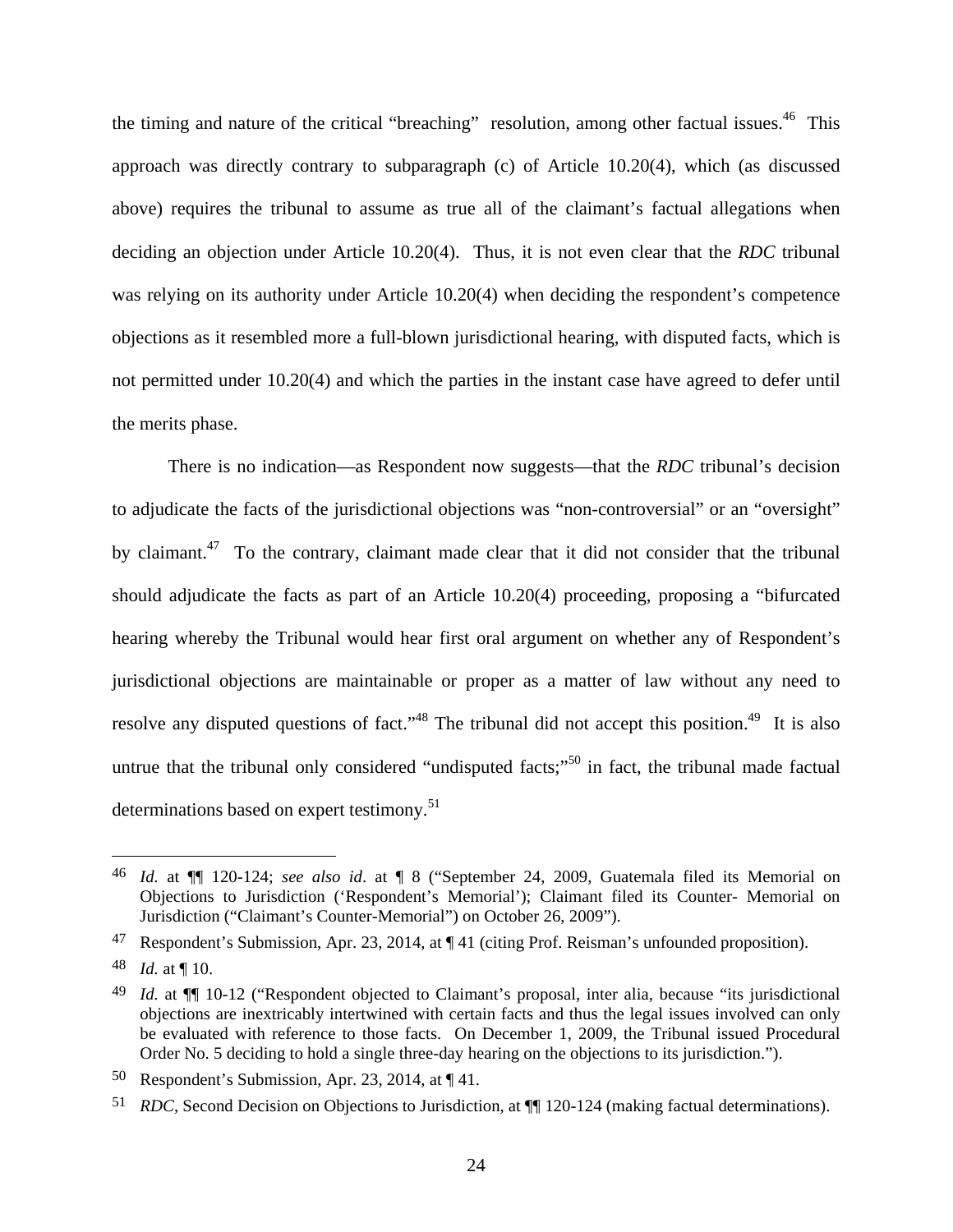Peru also tries to downplay the fact that the respondent State was able to bring a jurisdictional objection under Article 10.20(5) and then another one under Article 10.20(4), leading the *RDC* tribunal to express concern that "[t]his led in the present case to two jurisdictional hearings on different points, which is inconvenient, to say the least."<sup>52</sup> This makes sense: Respondent is asking this Tribunal to endorse a reading that would permit this type of inefficiency and duplication. And it is precisely this type of situation that Claimant's reading of the Treaty would avoid.

For the foregoing reasons, to the extent that the *RDC* tribunal determined objections to its competence under Article 10.20(4) (which is not clear), its decision should not be given any weight in these proceedings.<sup>53</sup> Indeed, the tendency of some parties, courts and tribunals to blur the fundamental difference between lack of competence and failure to state a cognizable legal claim, as Peru does here, may at least partly explain why the *RDC* tribunal struggled with this issue.

#### **IV. Disputed Factual Issues Permeate Respondent's Competence Objections**

In its April 23, 2014 submission, Peru asserts that it is raising only three preliminary objections under Article 10.20(4), not six as claimed by Renco.<sup>54</sup> However, Peru does not attempt to explain how the six distinct objections that it raised in its March 21, 2014 submission

<u>.</u>

<sup>52</sup> Respondent's Submission, Apr. 23, 2014, at  $\P$  40.

<sup>53</sup> Professor Reisman submitted an opinion interpreting the DR-CAFTA treaty in the *Pac Rim Cayman LLC v. El Salvador* case, which the tribunal rejected. Professor Reisman opined that the investor violated the waiver requirement under DR-CAFTA Article 10.18.2(b) by asserting, within the context of the ICSID proceeding itself, a claim against El Salvador for violations of the Investment Law of El Salvador.<sup>53</sup> In disagreeing with Professor Reisman's opinion, the Tribunal concluded: "[T]o decide otherwise would require an interpretation of CAFTA Article 10.18(2) wholly at odds with its object and purpose and potentially resulting in gross unfairness to claimant. *Pac Rim Cayman*, ¶ 253.

<sup>54</sup> Respondent's Submission, Apr. 23, 2014, at ¶ 24.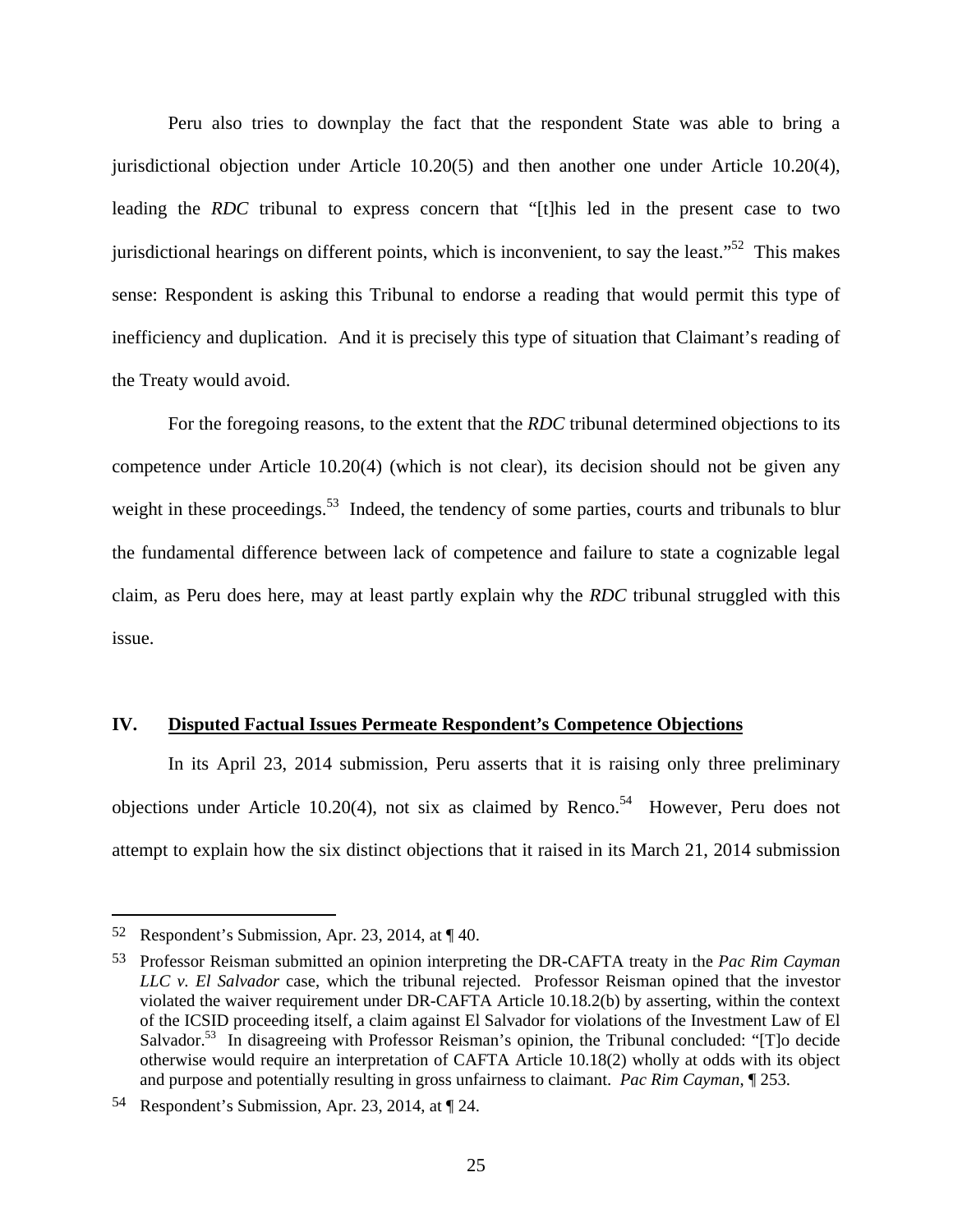(and that Renco listed in the second paragraph of its April 3, 2014 letter) can be counted as three. Merely grouping the six objections under three headings, as Peru does at paragraphs 25 to 27 of its submission, does not suffice to alter their number.

As Renco explained in its April 3, 2014 letter, and in reply above, five of Peru's six objections fall outside the scope of Article 10.20(4) because they have nothing whatsoever to do with whether Renco has stated a cognizable "claim," as required by Article 10.20(4); instead, they relate only to the Tribunal's competence to hear this dispute.<sup>55</sup> The five objections in question are: (i) presentation of an invalid waiver, (ii) violation of the waiver, (iii) lack of jurisdiction *ratione temporis*, (iv) violation of the Treaty's three-year limitations period, and (v) failure to submit two factual issues for determination by a technical expert prior to commencement of the arbitration, all of which Peru itself has characterized as jurisdictional. Only Peru's objection for failure to state a claim for breach of the investment agreement arguably falls within Article 10.20(4).

Each of Respondent's five competence objections involves such an abundance of disputed facts that it would be virtually impossible for the Tribunal to determine Respondent's competence objections without a factual inquiry. This reality exposes Respondent's true motive here. Respondent wishes to inappropriately flesh out Claimant (and possibly the Tribunal) on jurisdictional issues, and secure two opportunities to bring exactly the same competence objections in two different phases of the case. This is a bogus legal strategy designed to gain an advantage for Peru in these proceedings.

Article 10.20(4)(c) provides that "[i]n deciding an objection under this paragraph, the tribunal shall assume to be true claimant's factual allegations in support of any claim in the

<sup>55</sup> *See* Claimant's Submission, Apr. 3, 2014, at 1-2.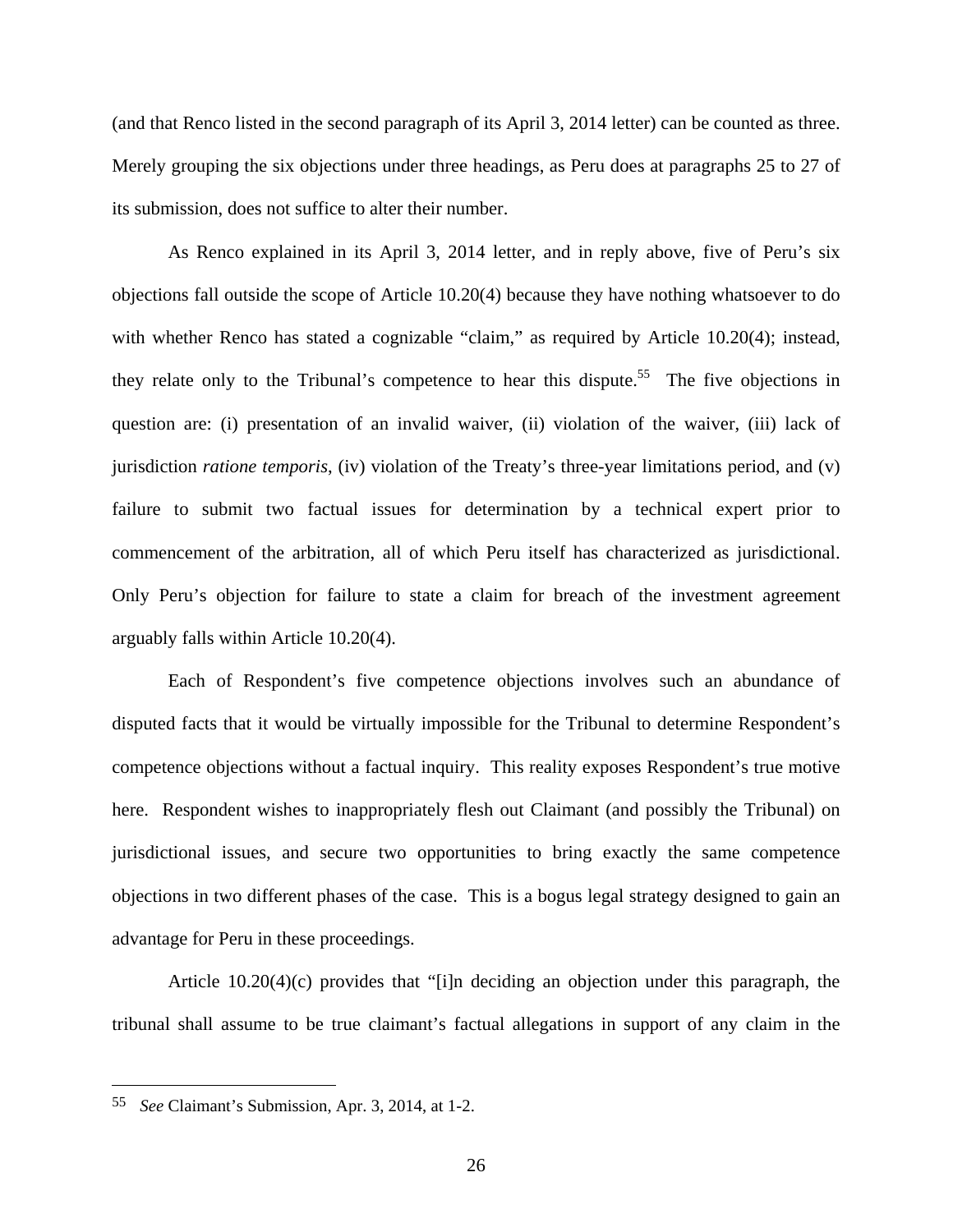notice of arbitration (or any amendment thereof) *and, in disputes brought under the UNCITRAL Arbitration Rules, the statement of claim referred to in Article 18 of the UNCITRAL Arbitration Rules.*" This proceeding is governed by the UNCITRAL Arbitration Rules, as revised in 2010.<sup>56</sup> Accordingly, Article 10.20(4)(c) requires the Tribunal to assume as true all of the factual allegations contained in Renco's 192-page Memorial on Liability, including the 190 factual exhibits, four fact witness statements and three expert reports that Renco submitted in support of its Memorial.<sup>57</sup>

The following is a brief overview of some factual issues arising from Peru's five competence objections, which provides some insight into why i) an objection as to competence appropriately is not included within objections for failure to state a claim upon which relief can be granted, and ii) Peru is being disingenuous when it contends that it is assuming all of Renco's facts to be true for purposes of (improperly) proposing to bring an objection to competence under Article 10.20(4). For example,

 Peru has notified its intent to object under Article 10.20(4) for lack of jurisdiction *ratione temporis* on the ground that Renco's claims "turn on alleged facts that predate the entry into force of the Treaty [on February 1, 2009]."58 Peru does not specify which of Renco's claims allegedly turn on facts that predate the Treaty's entry into force for the simple reason that even a cursory review of Renco's Memorial on Liability demonstrates the falsity of Peru's assertion. For example, Renco's claim that Peru breached the investment agreement consisting of the Guaranty Agreement and the Stock Transfer Agreement includes Peru's *continuing* failure to assume liability for the claims asserted in the St. Louis Lawsuits (the vast majority of which were not even filed until 2012, more than

<sup>56</sup> *See* Procedural Order No. 1, ¶ 1.1.

 $57$  In its March 21, 2014 submission, Peru conceded that under Article 10.20(4)(c), the Tribunal would be required to accept as true all of the factual allegations contained in Renco's Memorial on Liability, to which Peru cited at least five times. *See* Respondent's Submission, Mar. 21, 2014, at nn. 8, 15, 16, 17, 19. However, contrary to Peru's own position, Professor Reisman asserts in his April 22, 2014 opinion that "[t]he factual matrix for [the Article 10.20(4)] procedure is the claimant's narrative *in the notice of arbitration*." Prof. Reisman Op. at 4 (emphasis added), which is incorrect.

<sup>58</sup> Respondent's Submission, Apr. 23, 2014, at ¶ 26.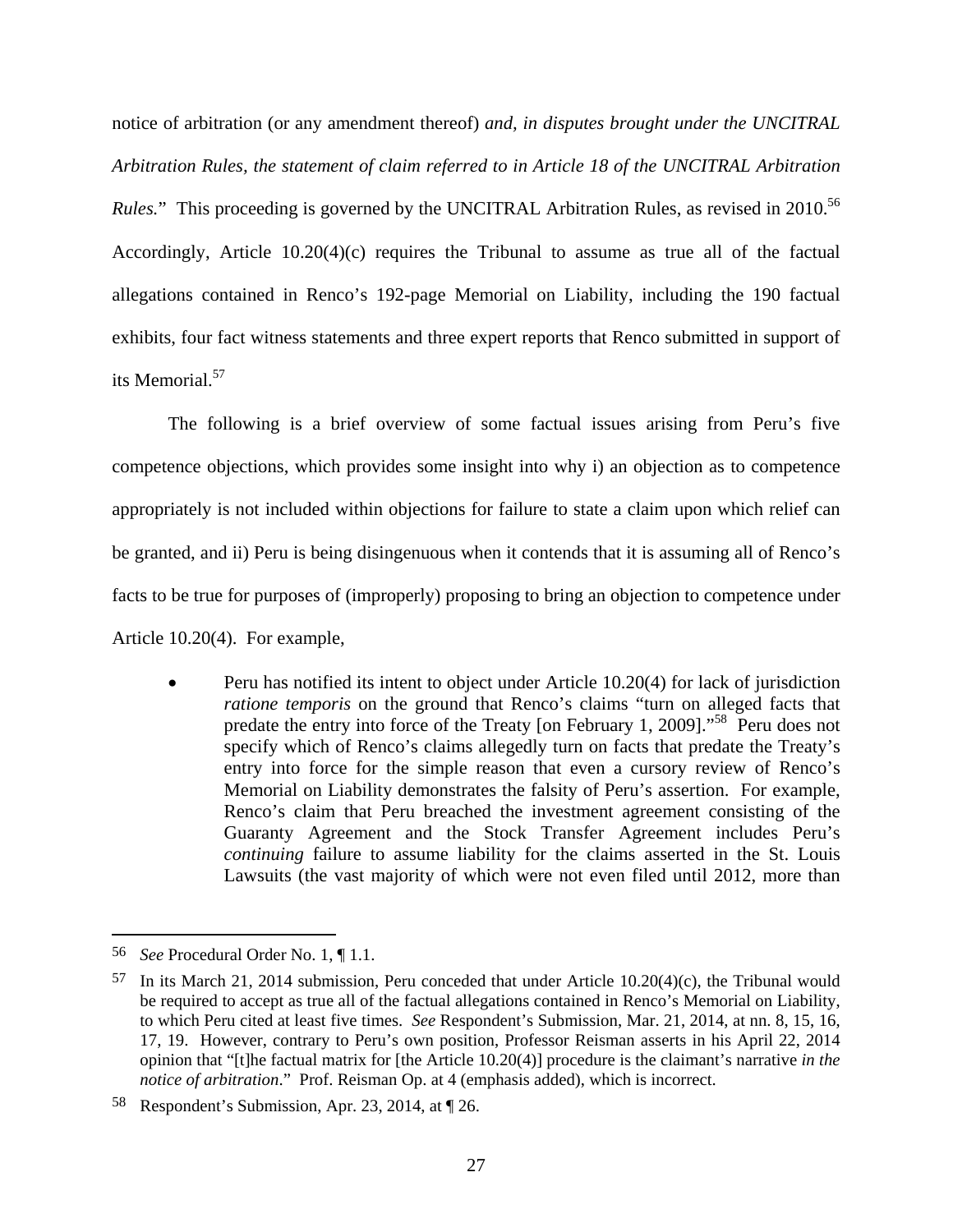three years after the Treaty entered into force).<sup>59</sup> Likewise, Renco's claim that Peru breached the fair and equitable treatment standard through, among other things, its pattern of mistreatment of Doe Run Peru's *force majeure* extension requests and proposed restructuring plans includes conduct that occurred during the period from 2010 to 2012, well after the Treaty entered into force.<sup>60</sup>

- Similarly, Peru's objection that Renco's claims violate the three-year statute of limitations under Article 10.18(1) of the Treaty fails on its face. Again, Peru does not specify which of Renco's claims allegedly violates this limitations period for the simple reason that none of them even arguably does. As already noted, Renco's claims all arose after the Treaty entered into force on February 1, 2009, and Renco filed its initial notice of arbitration on April 4, 2011, well within the three-year period under Article 10.18(1).
- Peru also obfuscates its two separate waiver objections in order to conceal their patent lack of merit, in the hope that the Tribunal will allow the objections to go forward to an extensive briefing stage. Peru objects that: (1) Renco presented an invalid waiver; and (2) Renco violated the waiver that it presented.<sup>61</sup> In its April 23, 2014 submission, Peru contends that these two objections "tur[n] on a narrow set of facts involving a single paragraph in Claimant's original April 2011 Notice of Arbitration, a single paragraph in Claimant's August 2011 Amended Notice of Arbitration, a one-page August 2011 letter from Doe Run Peru purporting to withdraw a prior waiver, and certain limited undisputed facts.<sup> $162$ </sup> Apart from this deliberately vague statement, Peru fails to provide any clue as to the basis for either of its two waiver objections, nor does it indicate what "limited undisputed facts" it intends to rely upon. The reasons for Peru's obfuscation are clear: its objections are completely devoid of any merit because Renco has presented a waiver that conforms *verbatim* to the waiver required under Article 10.18(2) of the Treaty, and it has never done anything that even arguably violates this waiver.
- Finally, Peru contends that Renco's claim is inadmissible before this Tribunal because it failed to submit two factual issues for determination by a technical expert prior to bringing the claim.<sup>63</sup> In its April 23, 2014 submission, Peru contends that "this objection calls for the application of legal standards, including as provided under the Contract, to a limited set of facts, all assumed to be true or otherwise undisputed for these purposes."64 However, as already set forth in Renco's Memorial on Liability, neither Peru nor Activos Mineros ever submitted these factual issues for determination by a technical expert, nor did they ever

<sup>59</sup> *See* Renco's Memorial on Liability, Part IV.A. It is well-settled under international law that a State's "failure to pay sums due under a contract is an example of a continuing breach." *SGS v. Philippines*, ¶ 167.

<sup>60</sup> *See* Renco's Memorial on Liability, Part IV.C.

<sup>61</sup> Respondent's Submission, Mar. 21, 2014, at 4.

<sup>62</sup> Respondent's Submission, Apr. 23, 2014, at ¶ 25 (emphasis added).

<sup>63</sup> Respondent's Submission, Mar. 21, 2014, at 6-7.

<sup>64</sup> Respondent's Submission, Apr. 23, 2014, at ¶ 27.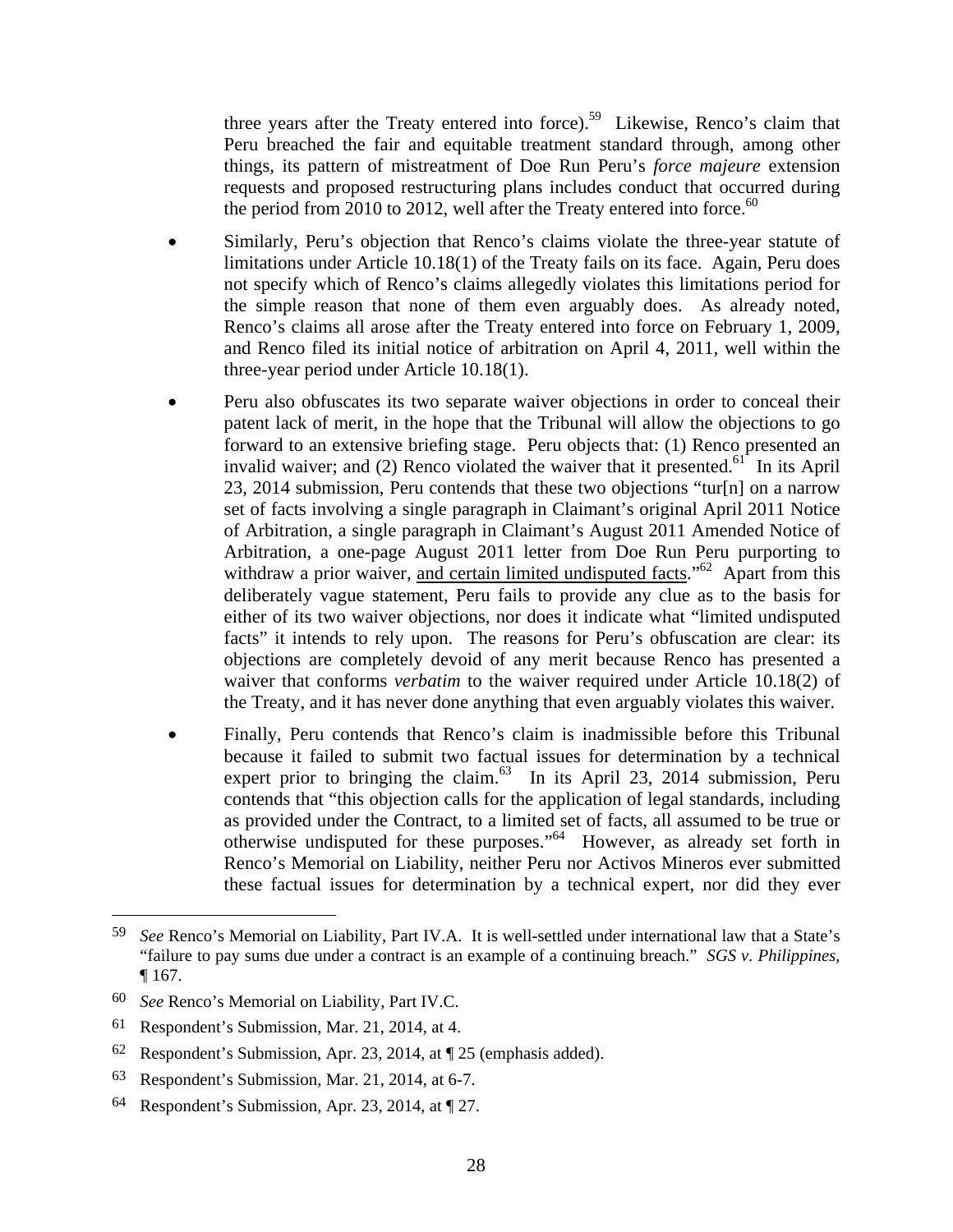request that Renco do so, despite numerous opportunities to do so.<sup>65</sup> Under these circumstances (among others), Peru's objection could not possibility succeed "as a matter of law," even if competence objections were included under Article 10.20(4), which they are not.

## **V. Other Tribunals' Understanding of ICSID Article 41(5) is Irrelevant**

Contrary to Respondent's assertions, prior tribunals' interpretations of Article 41(5) of the ICSID Convention are irrelevant to how this Tribunal should read Article 10.20(4) of the Treaty. The *Pac Rim* tribunal clearly articulated this point: "[t]he Tribunal was also not materially assisted by comparisons with NAFTA or the new ICSID Arbitration Rule 41.5, which have different wording and do not share exactly the same object and purpose."<sup>66</sup>

Moreover, as shown above, Article 10.20(4) distinguishes between preliminary objections to competence and a preliminary objection for failure to state a claim upon which relief may be granted. In contrast, Article 41.5 provides simply that "a party may . . . file an objection that a claim is manifestly without legal merit," without any reference to competence or jurisdiction. This unqualified language underpinned the *Brandes* tribunal's determination that Article 41.5 could include preliminary jurisdictional objections.

## **VI. Conclusion**

The scope of the objections that a respondent may bring under Article 10.20(4) of the Treaty between Peru and the United States is a question of first impression. This Tribunal not only has the obligation to resolve this important issue for the parties to this dispute in accordance with the Treaty, the UNCITRAL Rules and the interpretive mandate of the Vienna Convention, but the Tribunal also has the opportunity to render a reasoned award that may provide thoughtful

<sup>65</sup> *See* Renco's Memorial on Liability, ¶¶ 79-90.

<sup>66</sup> *Pac Rim Cayman* at ¶ 118.